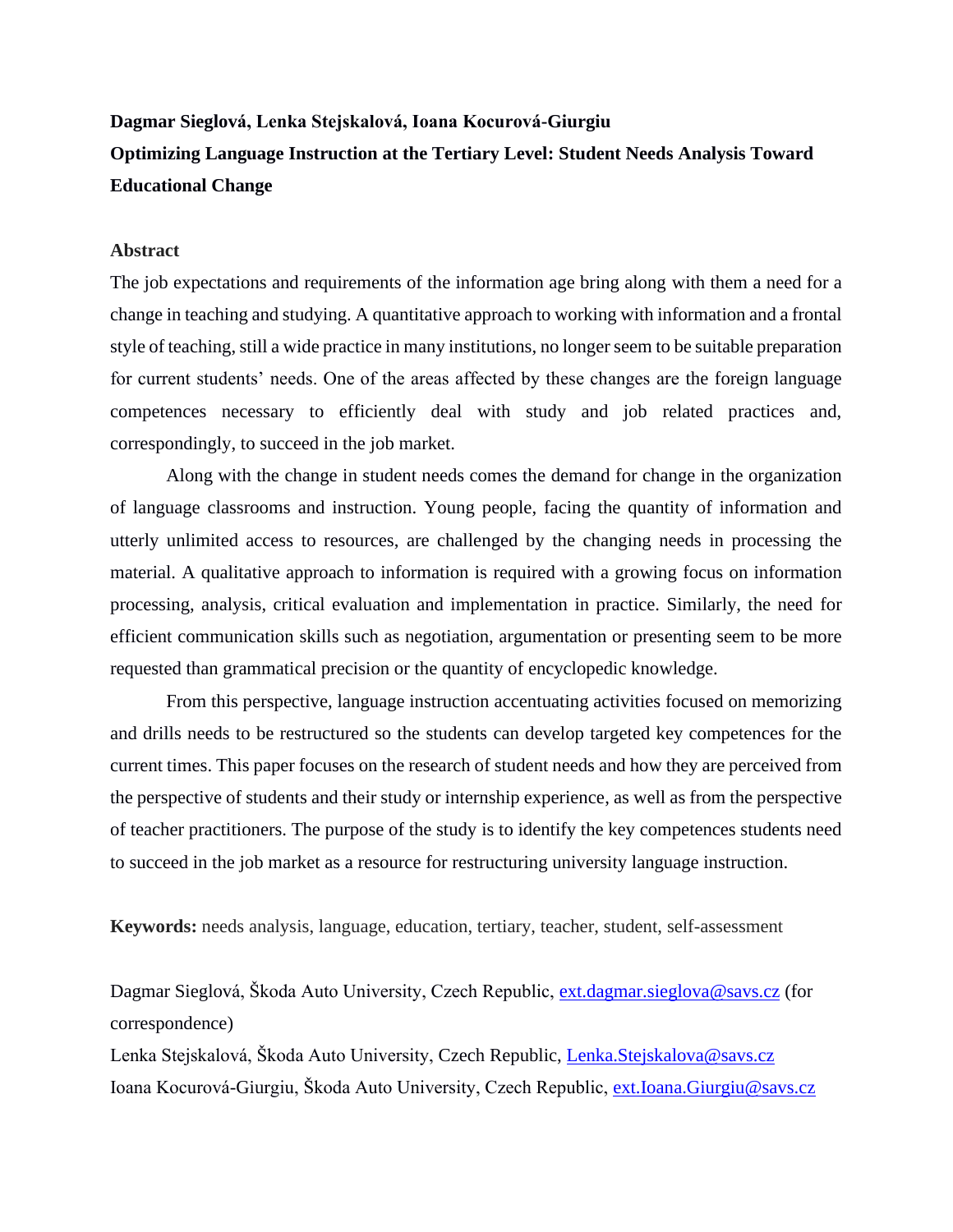#### **1 Language Policies in the Time of Globalization**

Globalization is currently the driving force for job mobility and international cooperation. It brings with it an influx of foreign capital, management and expertise, a creation of multinational companies and teams which yield opportunities for international experience and the exchange of know-how. This requires various levels of communication in several languages, among which, the one providing the most job opportunities is English. This creates a natural need for professional language policy changes at both macro and micro social levels.

Here, we demonstrate the relationship between the two perspectives, with the student foreign language use as a basis for institutional curriculum creation at the tertiary level. The implications for curriculum creation and adjustments in educational institutions are based on a research of student needs, perceptions and communication strategies. We will emphasise the need to interconnect the micro and macro levels into a development of reformed and functional teaching approaches reflecting the ongoing social changes. Language Management Theory (Jernud and Neustupný 1987; Neustupný and Nekvapil 2003, Nevapil and Sherman 2015) illustrates the relation between these layers with reference to language planning theory. The implications for policy creation, then, are based on the current research into English as a lingua franca (Jenkins 2000, Jenkins 2003, and Jenkins 2005; Seidlhofer 2005; Cogo and Dewey 2006; Pullin 2015).

#### **2 Theories**

## **2.1 Language Management Theory**

The language policy and planning theory describes various aspects of "behavior-toward-language" (Fishman 1971) and a variety of language related acts "oriented toward change in the structure and use of language or languages" (Nekvapil and Sherman 2015: 1). Language planning distinguishes between two basic layers – macro and micro. Macro language planning takes place at the level of the state institutions who act as policy makers, setting up conditions for the mezzo layer, represented by local institutions such as schools, hospitals, banks, municipal offices, business, services, libraries etc. All these execute "organized language management". The current paper focuses on institutions at the tertiary level and the language policies implemented into their language curricula and teaching methodologies.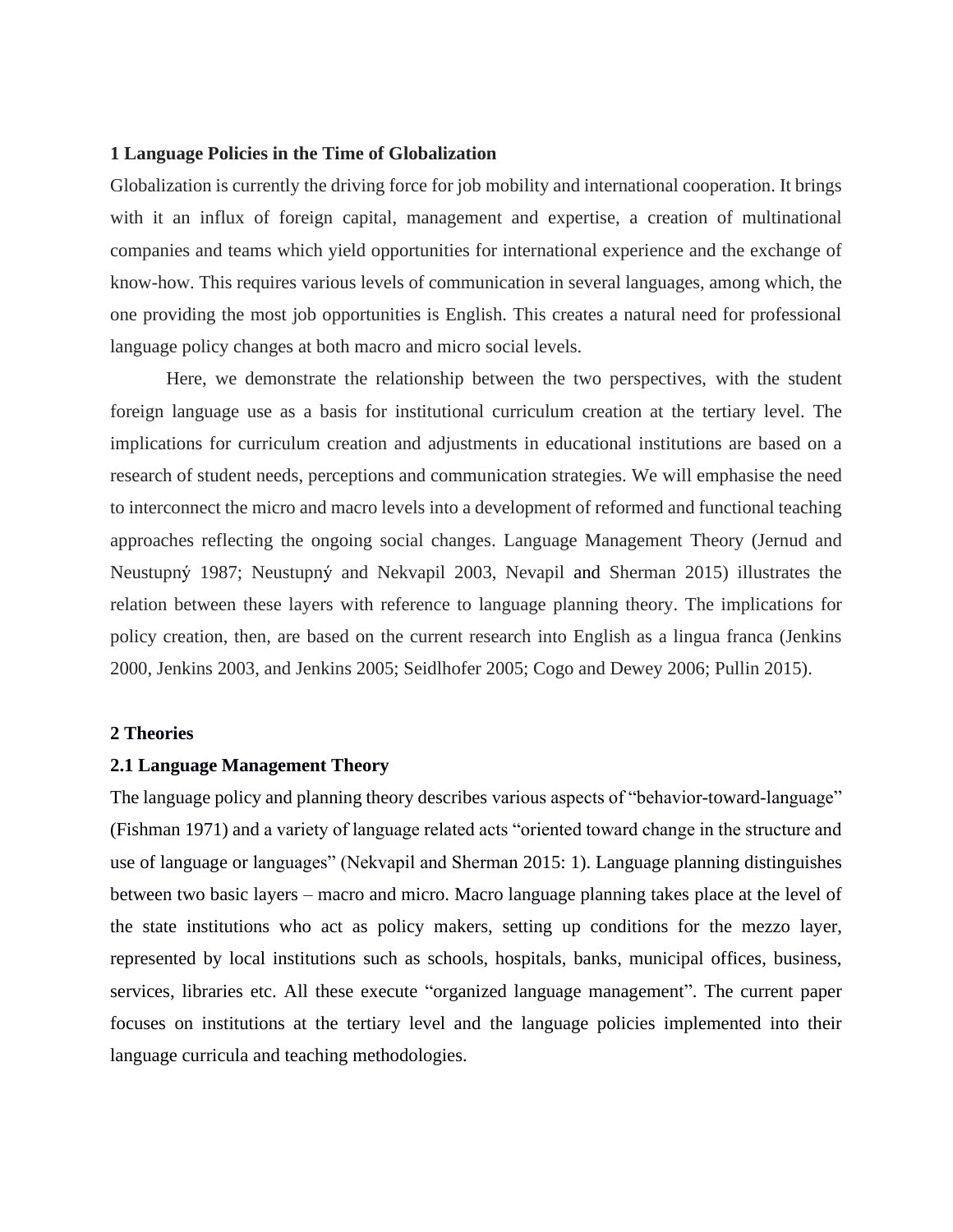The current study, however, focuses on language practices on the interactional level as determinants for shaping efficient policies for higher education. Language, indeed, is also planned at the level of the individual's participation in social interaction. Defined as micro language planning, it represents "simple language management", systematic, discourse-based acts reflected in the language user's self-perceptions, evaluations, needs, expectations and language learning, and management strategies on various occasions of the foreign language practice. The aim of this study is to illustrate the simple language management practices of higher education students as an inseparable resource for the implementation of organized language management measures.

The simple language management processes are best described in the language management theory (LMT), originally constructed by Jernud and Neustupný (1987) and later developed by other scholars (Neustupný and Nekvapil 2003; Nekvapil and Sherman 2009, and Nekvapil and Sherman 2015). This theory illustrates how language users deal with problematic communication situations, based on studies from such environments as the corporate sector (Nekvapil 2006; Nekvapil and Nekula 2006; Nekvapil and Sherman 2009) or the educational sphere (Jernudd 2002). Language management as described by Jernudd and Neustupný (1987) involves four stages. The first stage assumes an existence of set language norms which the speaker "notes" when deviating from them. The second stage anticipates that the speaker "evaluates" this deviation either positively or negatively. In the case of a negative evaluation, the speaker "plans" an adjustment in the third stage, which leads to the fourth stage, when the speaker "implements" the adjustment. All four stages may or may not be carried out, that is, any stage can be omitted, and the whole process may not be completed. This means a speaker may note but not evaluate, may evaluate but not plan an adjustment, or may plan the adjustment but not implement it.

Nekvapil and Sherman (2009) also notice that speakers, based on their experience, tend to plan their communication behavior ahead. In anticipation of a language problem, they adopt varied pre-interaction strategies. Among the more active strategies are theoretical preparations (looking up words in dictionaries, searching for phrases or facts, or consultations with language experts). A more passive approach is defined as "avoidance strategies", which range from preference for written to oral communication, working with an interpreter, or avoiding the interaction opportunities altogether. The authors also define post-interaction management "oriented to what has happened in the previous interaction", but "without the speaker's immediate considerations of future interactions" (Nekvapil and Sherman 2009: 185). These strategies stand as a potential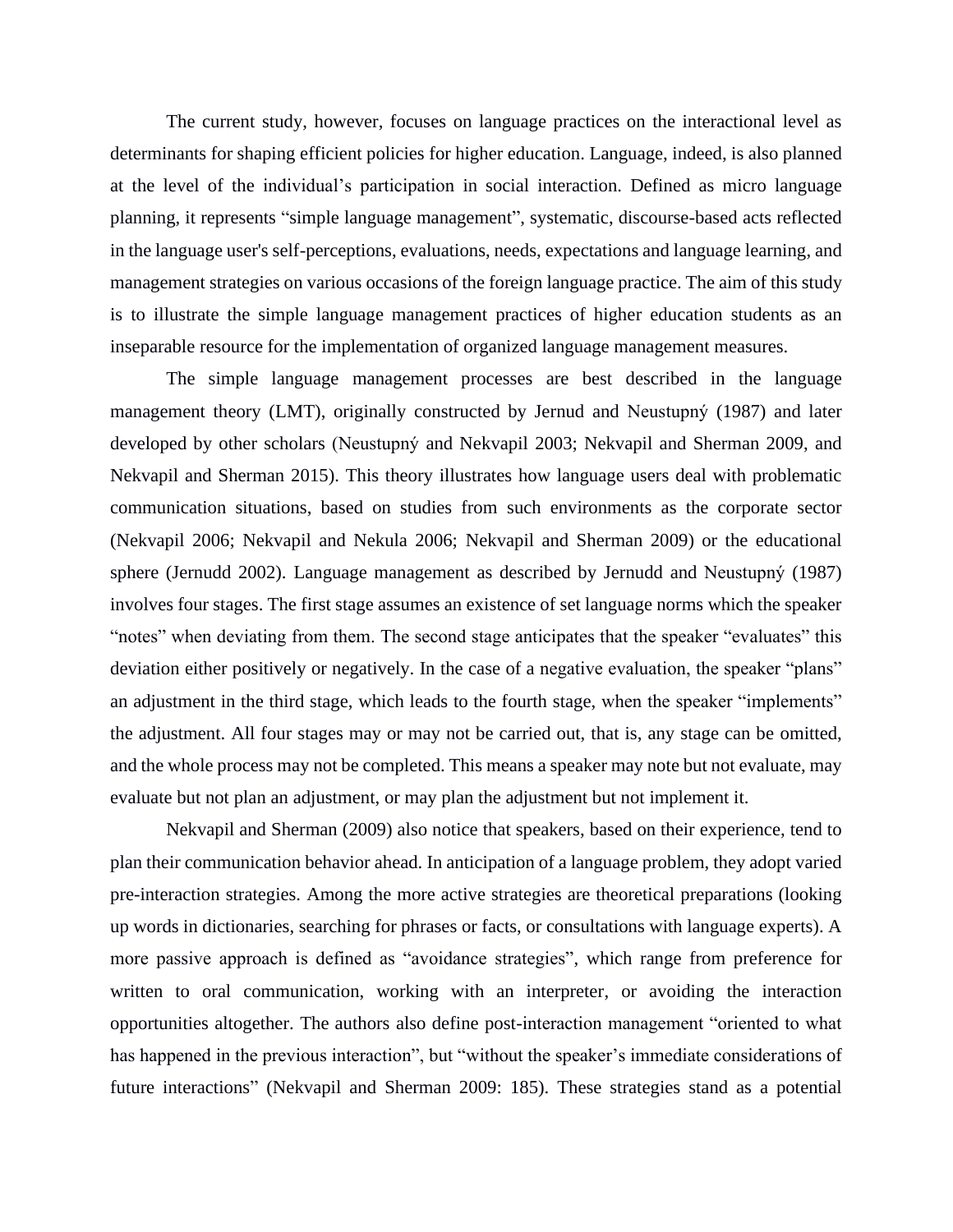adjustment measure for prospective situations. Both pre-interaction and post-interaction management strategies were traced throughout the analysis of the data collected in this study.

## **2.2 English as a Lingua Franca**

English has been used at various levels, as a first language  $(L1)$ , as a second language  $(L2)$  or as a foreign language (EFL). As a result of globalization, its use has sprawled out far beyond the L1 settings and English has become an international lingua franca (ELF). This resulted in a significant demographic shift in language use when the L2 and EFL speakers outnumbered the L1 speakers (Crystal 2004). This expansion resulted in two considerable changes at a global level, one being a changing status of L2 learners, the second being notable changes in the English norms and use in interaction. Such a demographic shift goes hand in hand with changing student communication needs and teaching practices. As the role of teachers and students evolve, the teaching methodologies and tools change. English instruction needs to react to its natural vital changes through curricula and methodology adjustments.

Traditionally, second language acquisition (SLA) studies used to view users of L2 or EFL as learners. Many researchers (e.g., Kasper 1998; Kurhila 2005, and Kurhila 2006; Jenkins 2007; Firth 2009; Firth and Wagner 1997, and Firth and Wagner 1998; Mauranen 2006), however, criticize the approach as formalistic and context-free, as it positions the L2 speaker as a "defective communicator" (Firth and Wagner 1997: 288). Based on the assumption that "any language users will always be 'learners' in some respect", including the L1 speakers (Firth and Wagner 1998: 91), alternative approaches treat L2 speakers not as learners but as "legitimate English users" (Cogo and Dewey 2006: 60).

These arguments are based on the English as a lingua franca (ELF) research that draws upon the fact that "it is natural and inevitable that language change occurs" (Cogo and Dewey 2006: 61) as languages have evolved since the rise of our civilization through language contact. Results from a comprehensive research of linguistic consequences and changing language norms indicate a "decreasing relevance of native speaker norms" (Cogo and Dewey 2006: 60) in ELF contexts. This has been observed in shifts in phonology (Jenkins 2000, and Jenkins 2005), or innovations in pragmatics and lexico-grammatical features (Seidlhofer 2005; Cogo and Dewey 2006), pointing out that these have little conversational impact and are becoming widely accepted.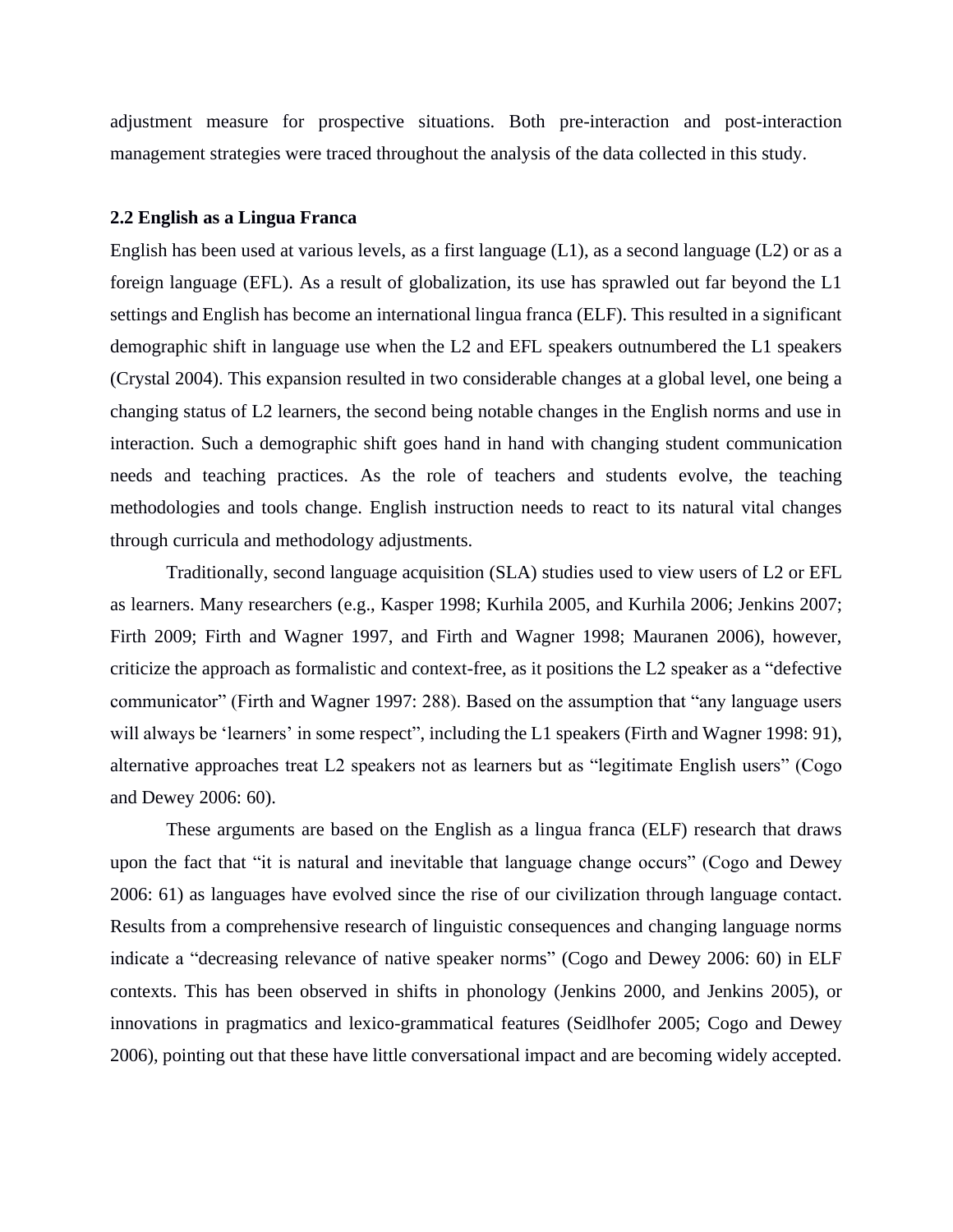Rather, language management strategies treating communication problems and successfully exploited in the interest of efficient communication can be largely observed in everyday interaction. This yielded an agreement that ELF speakers, indeed, cannot be regarded as "learners of English but as accomplished L2 users in their own right" (Cogo and Dewey 2006: 63). The way they use English, thus, needs to be "treated as legitimate variation not as failed or incomplete native speaker English", that is "non-L1 variation", not errors (Cogo and Dewey 2006: 64).

This led to further work defining the original notion of "communicative competence" (Chomsky 1957, Hymes 1972) from wider perspectives. The original rather formalistic approach, limiting the understanding of communicative competences to grammatical structures, has been replaced by functionalist models. First, the term "interactional competence" (Markee 2000) was introduced. Research demonstrates how L2 learners employ their linguistic resources and reach higher levels of performance based on "mutual support ('assisted performance')" (Kasper 2006: 92), that is through "contingent, situated and interactional experiences of the individual as a social being" (Firth and Wagner 1998: 92).

Secondly, researchers studying English as a lingua franca in business settings (BELF) (Pullin 2010a, and Pullin 2015; Louhiala-Salminen and Kankaanranta 2011; Nickerson 2005; Ehrenreich 2010) use the concept of "global communicative competence" (Louhiala-Salminen and Kankaanranta 2011), which better reflects the sociocultural context of business English users and their challenges. In addition to the essential skills involved in ELF communicative competence – pragmatic skills and communication strategies such as politeness and turn-taking (Cogo and Dewey 2006) – further skills, crucial for achieving intercultural communication competence, are specified. These include knowledge of cultural norms, proper use of explicitness and directness implied in clarity or politeness, and small talk, as well as the ability to achieve rapport (Pullin 2010a, and Pullin 2015).

In the context of modern research, accentuating function over form in acquiring languages, the teaching reality lags behind. Research clearly unveils that "the teacher's and the student's norms are in conflict", since many teachers frequently "supply 'corrections' that fall short of what students themselves plausibly perceive to be deviations" (Jernudd 2002: 301). Similarly, too many specialists remain "confined to […] roles as arbiters of grammatical 'correctness'" (Jernudd 2002: 298). To reiterate, it is important to realize that communication competences go "far beyond the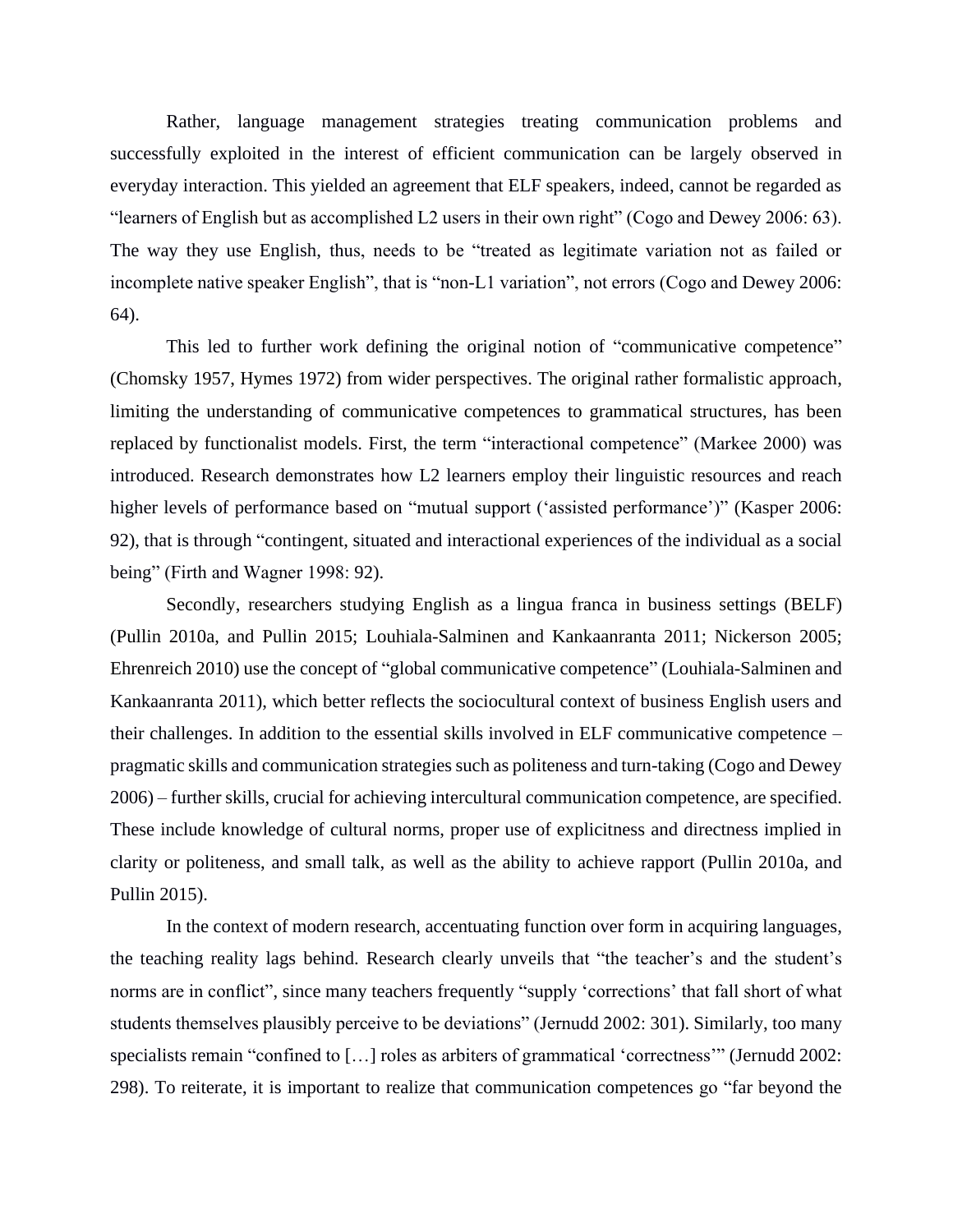conventional grammatical proficiency" (Jernudd 2002: 301). Reflecting this, tertiary level language teaching and curricula restructuring became the center of attention of the BELF research (e.g., Jernudd 2002; Pullin 2010b, Pullin 2013, and Pullin 2015; Richards 2001; Richards and Rogers 2001; Ellis 2003).

The road to meaningful change, therefore, seems to be twofold. One is to leave the formalistic approach and "engage the students in an interactive process of a very different kind than a 'corrective' one" (Jernudd 2002: 301). The language classroom needs to be organized to create active learning strategies yielding "language management techniques that aim at selfadjustment by the student" (Jernudd 2002: 301). The second change needed is to adjust the curricula toward reaching functional communicative competences suitable for interactional practices at a social, economic and geopolitical level.

To formulate the purpose of this study, the discussion returns to the LMT. The dynamics between the micro and macro language planning processes, described as organized and simple language management, mirror the standard "top-down" (policy creation acts) and "bottom-up" (policy change triggers) dichotomy (Kaplan and Baldauf 1997: 196). The interaction between the macro and micro anticipates a spiral effect as "participants recognizably orient themselves towards social structures and thereby reproduce them", and thus, further "contribute to the transformation of these structures" (Nekvapil and Nekula 2006: 308). In other words, the top-down policies implemented from the macro levels generate bottom-up reactions at the micro level, which further initiate new changes at the macro level, launching a progressive cycle. The hypothesis of this paper builds on this premise. The bottom-up to top-down policies induce reactions observable in the simple management of student linguistic behaviors. These should serve as feedback for the institutional policy makers and result in top-down structural changes which better reflect the student needs. The purpose of this paper, therefore, is to identify the areas for change and suggest implications for adjustments in language teaching and curricula at the tertiary level.

## **3 Methodology**

This paper is empirically based on a research carried out at the Škoda Auto University with students of the master's degree program in their English language courses, organized through the Department of Language and Intercultural Competence Training (Katedra jazykové přípravy a interkulturních kompetencí). The language courses are aimed at English for specific purposes,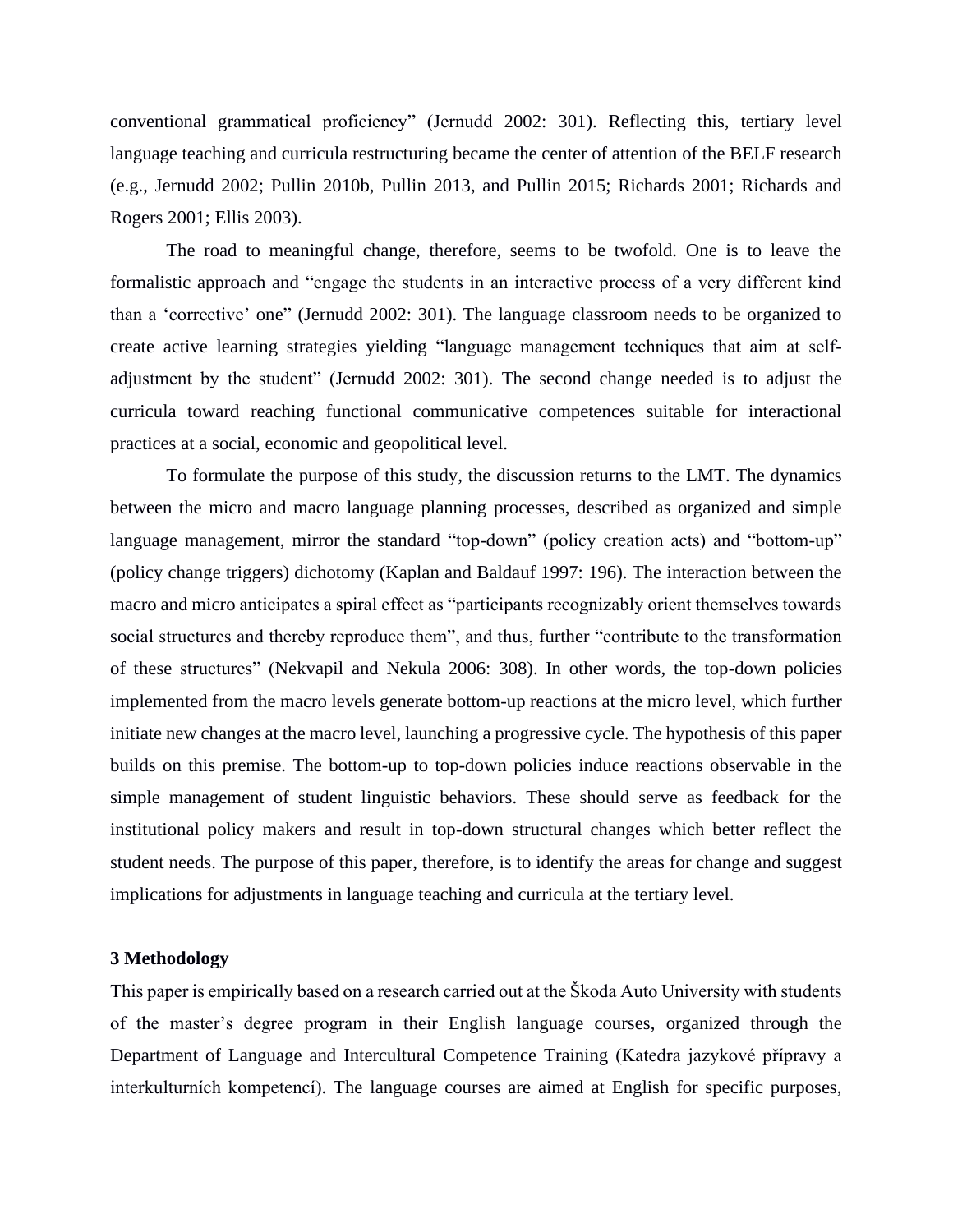mainly focusing on business and academic English, and are designed to reach the B2-C1 level of the Common European Framework of Reference for Languages standards.

The respondents' ages ranged between 22 and 26 years, their gender ratio corresponded to 44% female and 66% male. The respondents' study programs included business administration and operations, human resources and marketing management, combined with practical training. The Škoda Auto University study plan assigns a mandatory internship during the  $5<sup>th</sup>$  semester of the bachelor's program, and therefore, most of the participating students have a working experience from either the Volkswagen group partner automotive industry companies, the Škoda Auto administration or other mainly business sector companies. This accounted for experience of the communication reality of the job market.

Data was collected from 72 questionnaires. Some questions provided options for responses, while some were fully open for narratives. Students were given the questionnaires prior to the beginning of the semester in order to avoid evaluations of the completed or in-progress courses. The questions were organized into four areas of inquiry, which aimed at situations of English language use, mainly during study, internships or work as well as of everyday social communication practices. Based on this, students provided 1/ self-evaluations of their approach toward participation in English language practices, seen as rather active or passive, 2/ selfevaluations of their language strengths and weaknesses, 3/ perceptions of their language competence needs for study or work to be practiced during lessons, and finally 4/ expectations, priorities and ideas for an ideal language classroom. The data analysis section will be organized accordingly.

This study adopts the needs analysis, that is, the user-centered approach in order to find out how to formulate language teaching curricula at the tertiary level to better address the needs of the end receiver, that is, the student. It aims at achieving student satisfaction by defining their needed job performance skills and competences to be achieved through their language training. The data collected is based on the participants' individual experiences, their perceived gaps in learning, and the goals they strive to achieve. The analysis focuses on tracking the simple language management practices. In particular, it focuses on the occurrences of noting and evaluations of student foreign language communication performance, their planning and implementation of strategies, including identification of pre-interaction or post-interaction techniques.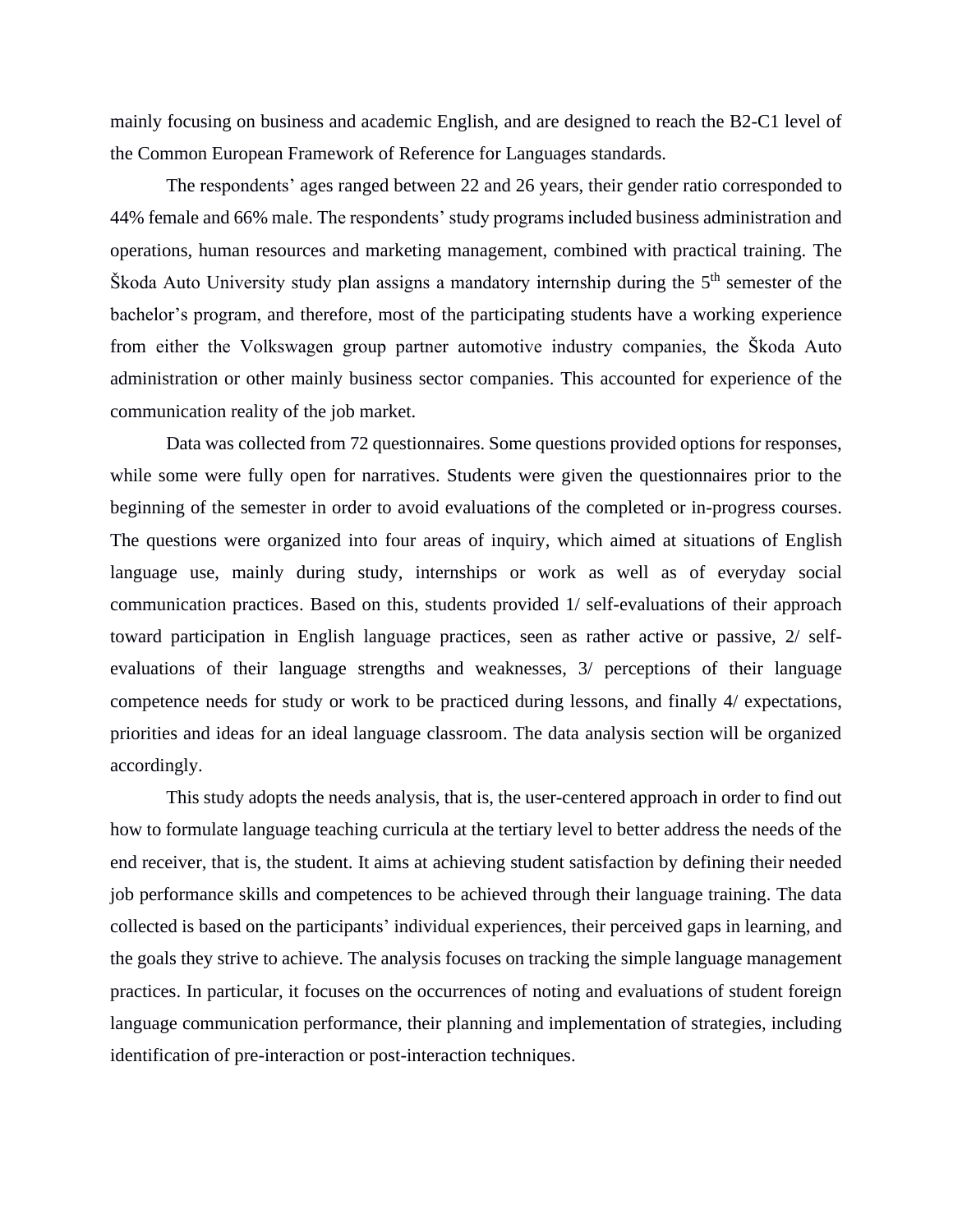#### **4 Needs Analysis**

#### **4.1 Active or Passive Attitude**

At first, the students evaluated their approach to foreign language communication either as passive or active, and were asked for a verbal explanation. As illustrated in Figure 1, approximately half of the students report an active approach by consciously seeking opportunities to speak the language. In the follow-up explanations, varied motivational factors for both the active and the passive approach appear, mainly as forms of pre- or post-interaction strategies. Four motivation factors for the active approach prevail. The first is a desire to improve language competences, such as pronunciation, fluency, grammar, listening comprehension or pragmatics ("because I can practice my English skills and improve them", "get all the intonation needed", "better and clear understanding on both sides"). The second dominant motivation factor is an attraction for intercultural exchange. Many students report that they "like to talk in other languages". The third factor is rather pragmatic, and relates to the students' study or work needs. They report a need to use English at school, at work, to communicate with their colleagues, make phone calls, deal with customers or work abroad. The fourth factor represents affective reasons, such as communication with roommates, finding new friends, traveling, gaining rapport, and the like. Reasons for the passive attitude mostly relate to personality traits. The student testimonies carry words or phrases such as "stress", "nervous", "shy", "afraid", "feel bad", "shame", "not confident", "I am an introvert person", "[passive] is easier" and the like. Negative self-evaluations are not negligible either. The students perceive deficiencies in fluency, grammar or vocabulary ("I don't have a perfect English", "because I need time to formulate the sentences. If I am talking, I am often in stress and forget the words", "not fluent", "I don't speak English correctly", "I have not got enough technical language/vocabulary" and the like).

To summarize, the student attitudes are an overt demonstration of simple language management. The active attitudes can be seen as an implementation of pre-interaction strategies: noting and evaluating in the form of the above mentioned motivations – to improve, experience, or socialize, and then planning and implementing in the form of an active search for interactional opportunities. The passive attitudes, on the other hand, are an example of the post-interaction strategies.

The students' negative self-evaluations seem to be a result of their past negative experience (perceived deficiencies in their language quality, psychological factors), that is, noting and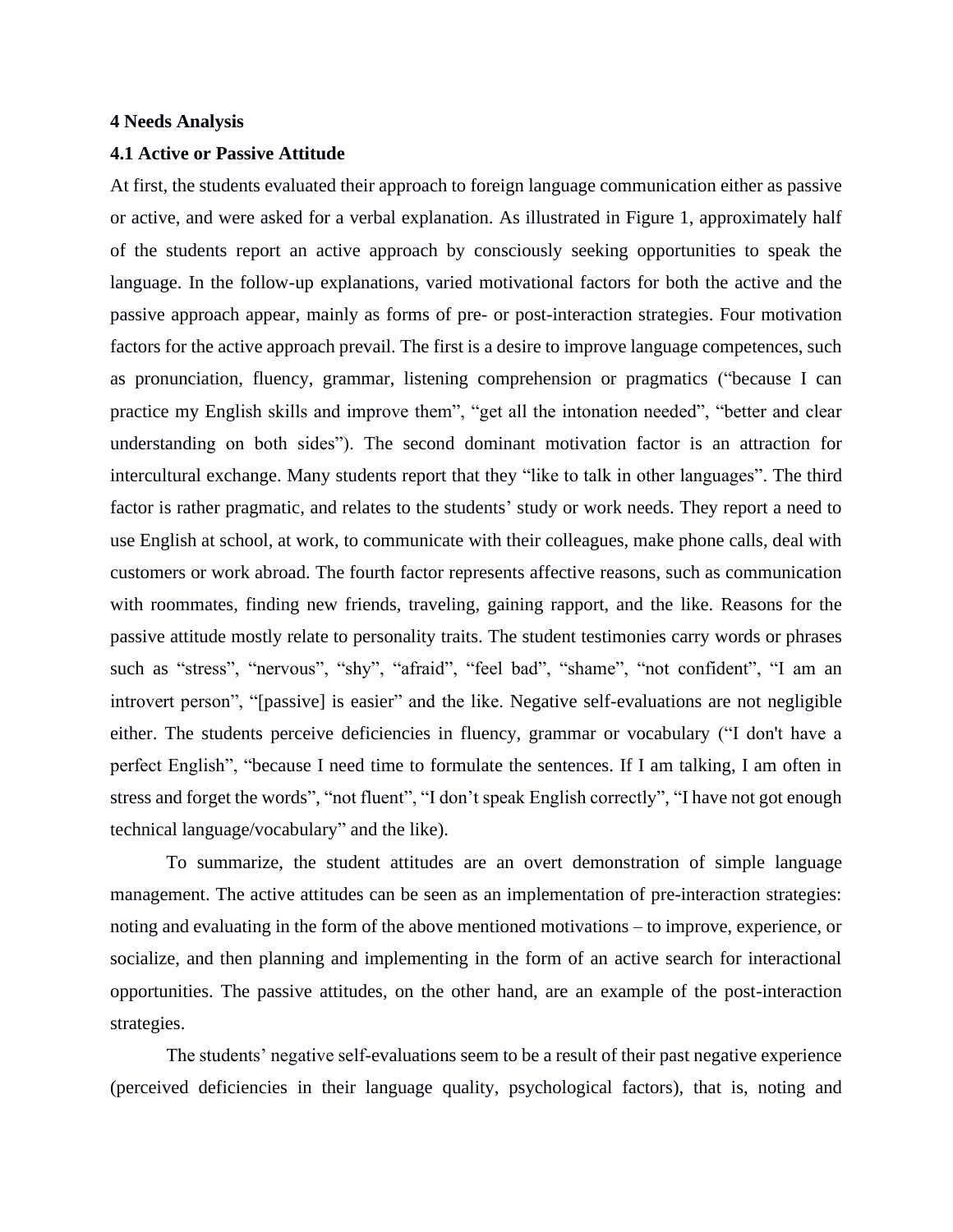evaluating negatively, which results in implementing strategies such as a complete avoidance of the language practice, a partial participation through listening only ("I rather listen"), or a substitution with written, mainly email, communication ("I prefer a written form because my oral expression isn't good").

#### **4.2 Self-Assessment of Strengths and Weaknesses**

An apparent correlation can be traced between the above described attitudes toward activity in a foreign language and the student self-assessments (see Figure 2). Students evaluated their language competences through a five-degree scale ranging from excellent to poor. A proportion of them assessed their English as excellent (11%) or quite good (39%), that is, provided a positive evaluation of their competences, as opposed to those assessing their English rather negatively, as satisfactory (36%), not very good (8%), or poor (6%). Seen from the perspective of practical use, though, the data indicate that a majority of the students are able to use English at a level which allows them to get by in the foreign language at a minimally satisfactory level (86%), that is, as efficient language users.

Regarding their communication skills, students provided a verbal reflection of their weaknesses and strengths. A dominant weakness (see Figure 3) related to vocabulary skills (34%), more specifically to vocabulary range, technical terms, and idioms ("I have a little vocabulary", "lack of technical terms", "lousy words not professional words", "sometimes, I use words which have a little bit different meaning", etc.). The second distinctive perceived weaknesses are speaking and interaction related skills (24%), categorized as speaking in general, fluency, reaction speed, and code-switching ("my weakness is speaking and presentation in English", "I can't speak fluently", "speaking - quick reaction in conversation", "phone call in foreign language", "I cannot think in English and I have to think about what I answer in Czech and after that I translate into English" etc.). Among other perceived weaknesses there appear grammar related issues (20%); students refer to them as grammar, mistakes, or name particular grammatical functions ("I have horrible grammar", "when I'm speaking I can't use correct times or forms" etc.). A special category concerns affective grammar related issues. The narratives contain formulations such as "I am shy to speak due to mistakes and misunderstanding", "shame to do mistake, always say to avoid mistakes". Other weaknesses (representing 20%) regard pronunciation deficiencies, or listening skills, including understanding different accents; a few of the students mention spelling and writing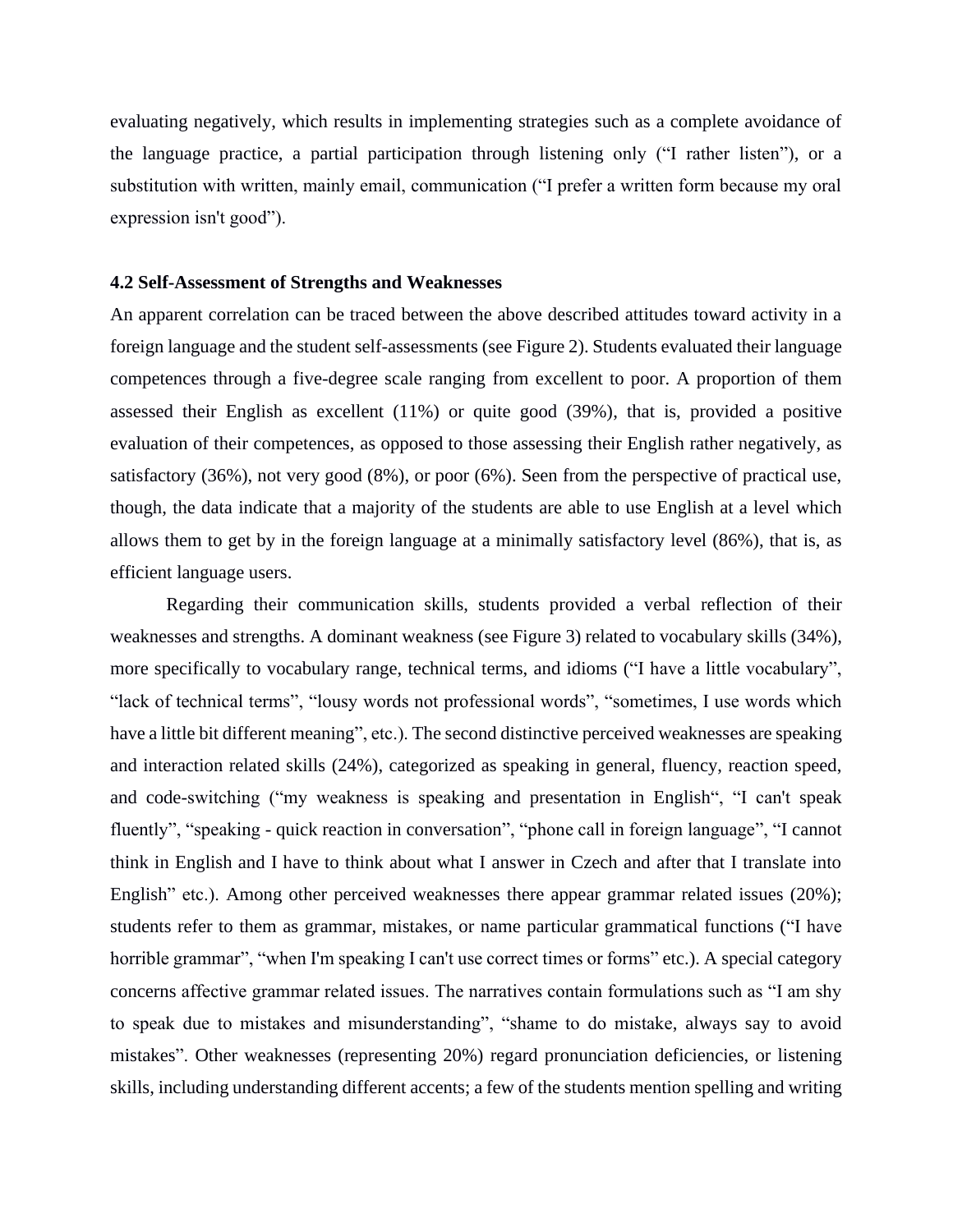issues, or affective factors such as shyness, stress or laziness. None of these, however, occur repetitively.

Among the areas of competences that the students self-evaluate as strengths (see Figure 4), speaking competences dominate (42%). In addition to speaking in general, students mention fluency, presenting, or argumentation. They also, more notably, mention pragmatics and interaction related competences, such as quick reaction, problem solution, improvisation, communication skills, use of body language, or ability to ask questions, unveiling their general interactional competence ("clear communication of the message", "ability to explain my point, ask questions when not clear", "explaining problems or other issues", "I can describe my ideas quickly in own words", "I am able to improvise and put two and two together", "I was able to communicate with my colleagues very confidently, and formulate my thought clearly", "communication with suppliers", "ability to keep almost all conversations going").

The other areas students self-evaluated as strengths are listening (18%) ("I am a good listener, I understand a lot", "I usually understand the whole of context", "perfect listening") and writing (13%) ("formalistic writing, writing emails without problems", "written communication"). Good listening or writing skills, however, may not indicate active student participation in interactions as, in some cases, they can stand for pre- and post-interaction management strategies compensating for speaking. Further strengths include strong vocabulary (7%), pronunciation (4%), reading (2%), and grammar (2%).

The data also reveal strengths of an affective nature (12%). These imply self-confidence, effort, or personality traits ("now I am not scared to talk with someone", "readiness to learn things fast", "open-mindedness", "I am communicative, hard-working", "positive, good mood" etc.). Some of these seem to work as an important communication incentive, compensating for the perceived weaknesses ("I have no worries to communication to everybody and also when I speak with mistakes, I try to avoid them, but I speak in all situations, I never keep being quiet" or "I do not care if I do mistakes during speaking. I always try to explain the problem on my way. I do not shy to talk"). This reminds one of the above mentioned (B)ELF findings, stating that L2 speakers are "accomplished L2 users in their own right" (Cogo and Dewey 2006: 63) regardless of their divergent non-L1 variations, which are often seen as formalistic deficiencies. Indeed, grammar perceived as a weakness covers only 2% of the data, which acknowledges the earlier quoted claim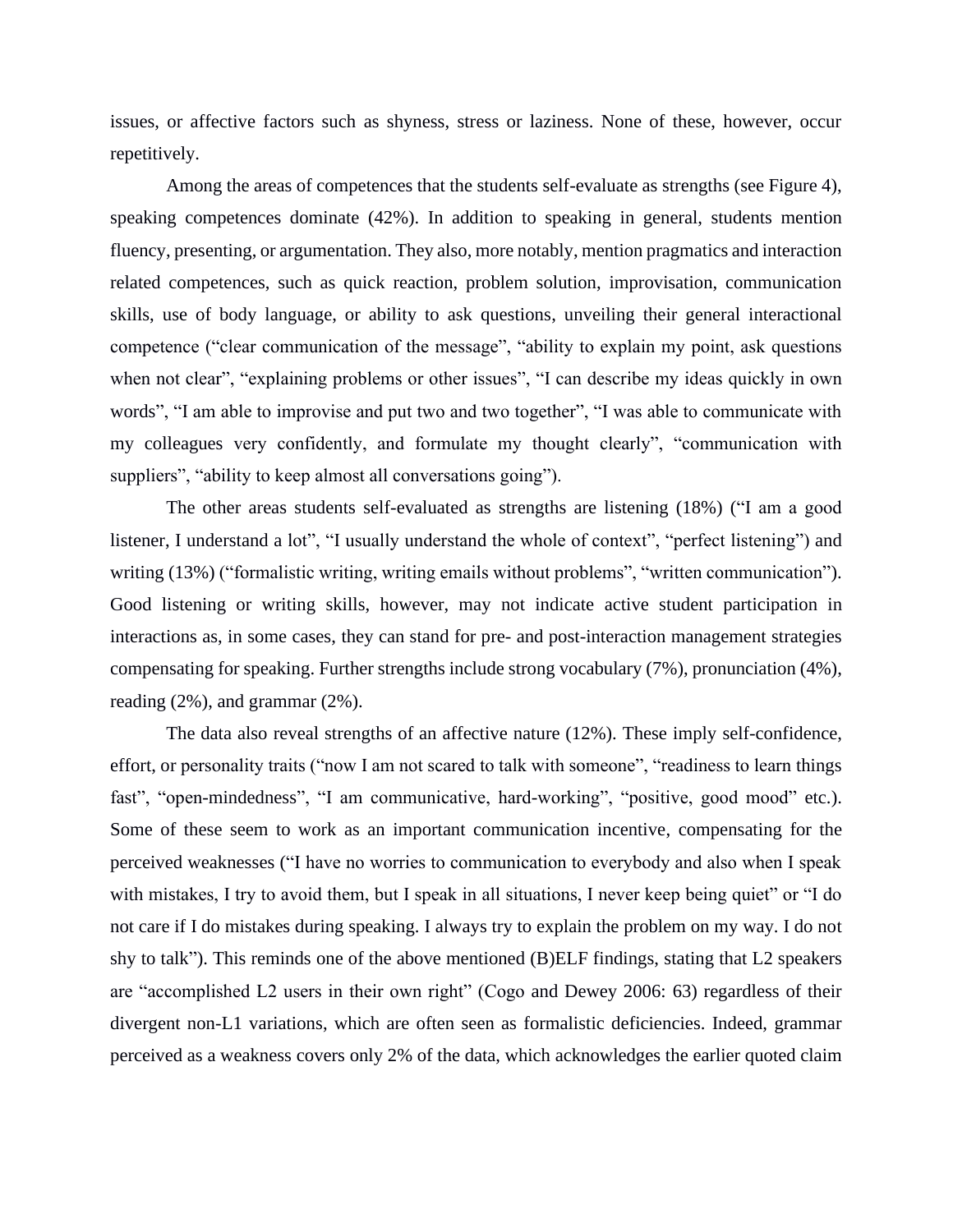that L2 users see their weaknesses in very different areas from those of the language structures (Jernudd 2002: 301).

The respondents were also asked to recall and describe situations of misunderstanding; 39% of the students either left this question unanswered or reported no misunderstandings or communication problems ("not aware of any right now", "there weren't many misunderstandings"). Figure 5 demonstrates the proportion of causes of communication problem described in the 61% recorded reports. 38% of the misunderstandings related to vocabulary. Although many students refer to the lack of "technical" terms needed during their internships within the automotive industry, vocabulary is seen as an important ground for misunderstandings. 28% of the responses referred to accents, such as Indian, Chinese, German, French or Australian causing communication problems ("when people have different accent and speak very fast", "I don't understand Indians, they have a strange accent", "different types of accents"). A considerable number mention conversational issues (19%), namely a slow reaction ("I couldn't react that quickly to listen, understand, remember and respond", "in spoken communication, I have problems to remember vocabulary - after that I must rebuild sentences and it takes time for me"). The remaining causes relate to listening comprehension and pronunciation; only one student mentions grammar. The students' narratives indicate an implementation of single language management strategies to resolve misunderstandings ("all issues were easy to clarify", "we find the way how to solve it (pictures)", "had to ask again"). This illustrates that, during interaction, the students negotiate meanings with no significant difficulties, and thus act as standard language users not learners.

To conclude, the data indicate that the pre- and post-interaction strategies corresponding to the active or passive approach described in the previous section seem to be directly related to the participants' self-perceptions of their strengths and weaknesses. Seen as positive or negative evaluations through the process of simple language management, it seems to be that, predominantly, the affective factors finally determine their language management strategy implementation. Thus, active participation in a social exchange seems to be dependent on an increase in the student's self-confidence. For that reason, rather than focusing on reaching structural perfection, which seems to be one of the dominant inhibitors of confidence and evidently rather insignificant in everyday use, the students need to gain interactional, sociolinguistic and global communicative competence through empowering vocabulary and exposure to both ELF and variations in English as an L1.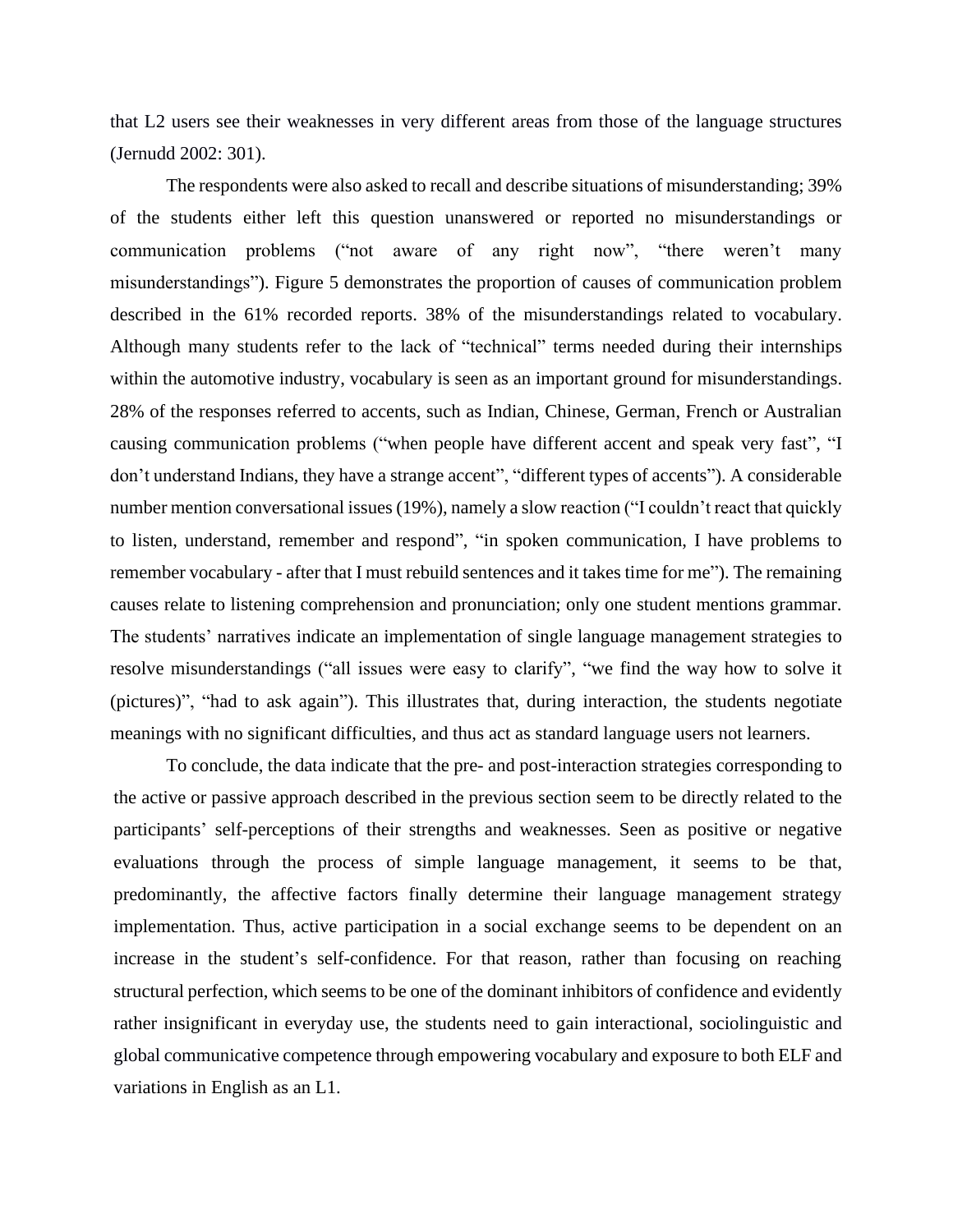## **4.3 Language Skill Preferences for Lessons**

Prior to interpreting the student self-assessments with implications for language teaching curricula, that is, to implement the organized top-down policies or measures for language management, it is important to adopt a bottom-up approach. Based on their simple language management practices, the students were asked to define the language skill priorities to practice through their lessons (see Figure 6). Seen from the perspective of LMT theory, the students articulated priorities, preferences and needs for the organization of the language classroom which must be interpreted as a pre- and post-interaction plan for adjustment.

It becomes clear that the students prefer verbal communication (35%) in their language classroom. Among the concrete speaking competences, they put equal stress on negotiation and argumentation skill enhancement, followed by presentation skills and skills for informal socialization, such as small talk. Task-oriented speaking practices follow, such as meetings, dealing with customers, or telephoning. The active communication skills go hand in hand with the students' desire to expand their vocabulary (24%). Students mainly stress a need for professional vocabulary, pragmatics and cultural specifics, and they also include a need for idiomatic language and colloquialism. The data show a lower preference for writing (15%). Another result derived from the data is the students' attitude toward grammar enhancement. Despite a high occurrence of negative evaluations about the quality of the students' grammar in use (20% in Figure 3), language structure oriented activities in classes are generally less preferred (9% in Figure 6). This, again, indicates that the students perceive it as less important to reach perfection in language form for their interactional practices.

## **4.4 Ideal Classroom**

The respondents included narratives describing their vision of an "ideal classroom". As for the class organization, they generally agree on smaller groups with 6-10 students, organized in a closed set-up, such as U-shape or circles. The interaction in classes, then, is frequently described either as a dialogue between the student and the teacher (e.g., "my ideal classroom will be interacting with the teacher", "I prefer speaking student/teacher 50-50%") or as group work (e.g., "team work and role plays are always the most effective and useful, give more understanding", "every one of us would have a specific role and would have to defend his (her) interest", "work in groups,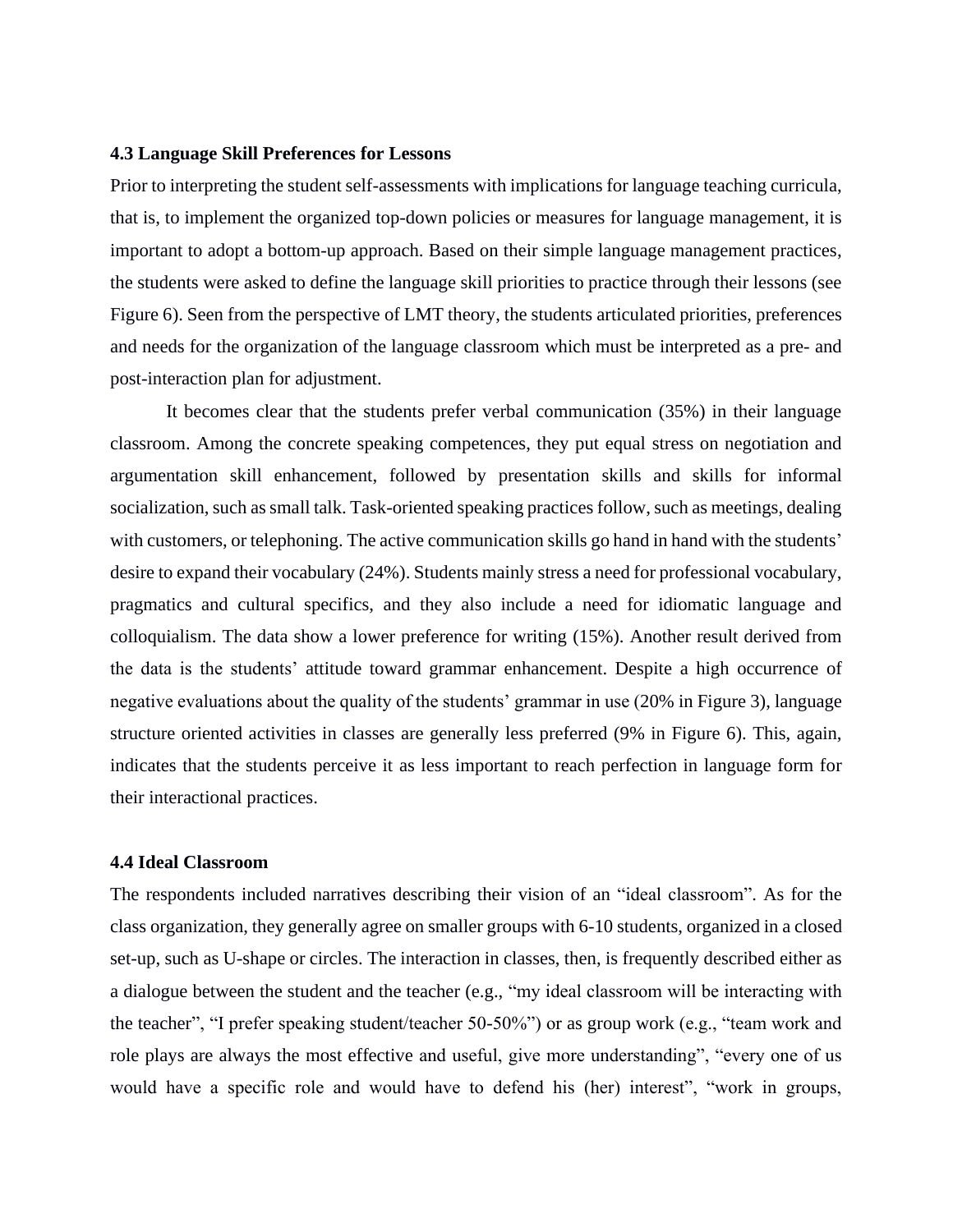discussions", "learning in games", "interactive activities", "group conversation leading by the teacher"). This indicates that even though the concept of a teacher being the central part of the lesson still persists, the students seem to be open and keen to adopt the cooperative teaching/learning methods as accentuated in one of the statements: "Many students don't want to communicate in English in group but then it's useless".

In line with the language skill priorities (see Figure 6), verbal activities prevail in the descriptions of an ideal classroom. Students mention speaking, conversation, discussions, dialogue, interacting, presentations, negotiation, communication, and talk while depicting the ideal classroom as "interactive, based on developing professional communication and self-presentation skills".

While stressing the preference for speaking, students accentuate the importance of working with real-life materials and practical situations ("a lot of conversation about diverse topics, topics from the business and professional world but also topics from the everyday life connected to politics", "use real life examples and discuss", "small groups talk about actual topics", "learn through solving the problems through discussions", "speaking about current problems", "vocabulary and interesting topic and then talk about this at lesson", "the most important is speaking and solving some problems", "model situations such as job interview", "maybe to give teams some case studies, or points of view which they should defend", "only life conversation, discussion. Let it be an active dispute, there should be some conflict or a controversial point of view, which will push everyone to speak. There should be business cases, some problems which team should solve", "I also prefer solving more practical tasks than theoretical problems", "to solve some problematic topic in connection with real enterprises (factory, firm)", "prepare to good communication with colleagues, suppliers"). Similarly, as for materials preferred, stress is put on real-life resources ("different sources, texts, videos, journals", "we should get some new study/teaching materials").

Another observable domain is entertainment. Aslanguage courses are more flexible in topic choices, students do not seem not like overlapping content from other subjects, but stress the dimension of "fun" or "school as a game". They would prefer to learn "in games", watch short "funny and educational videos" (e.g., TED talks, YouTube), work with "interesting, creative tasks for students which will wake them up", "discuss topics about interesting things, instead of topics which are covered by other courses within university" or even include topics that are "not boring"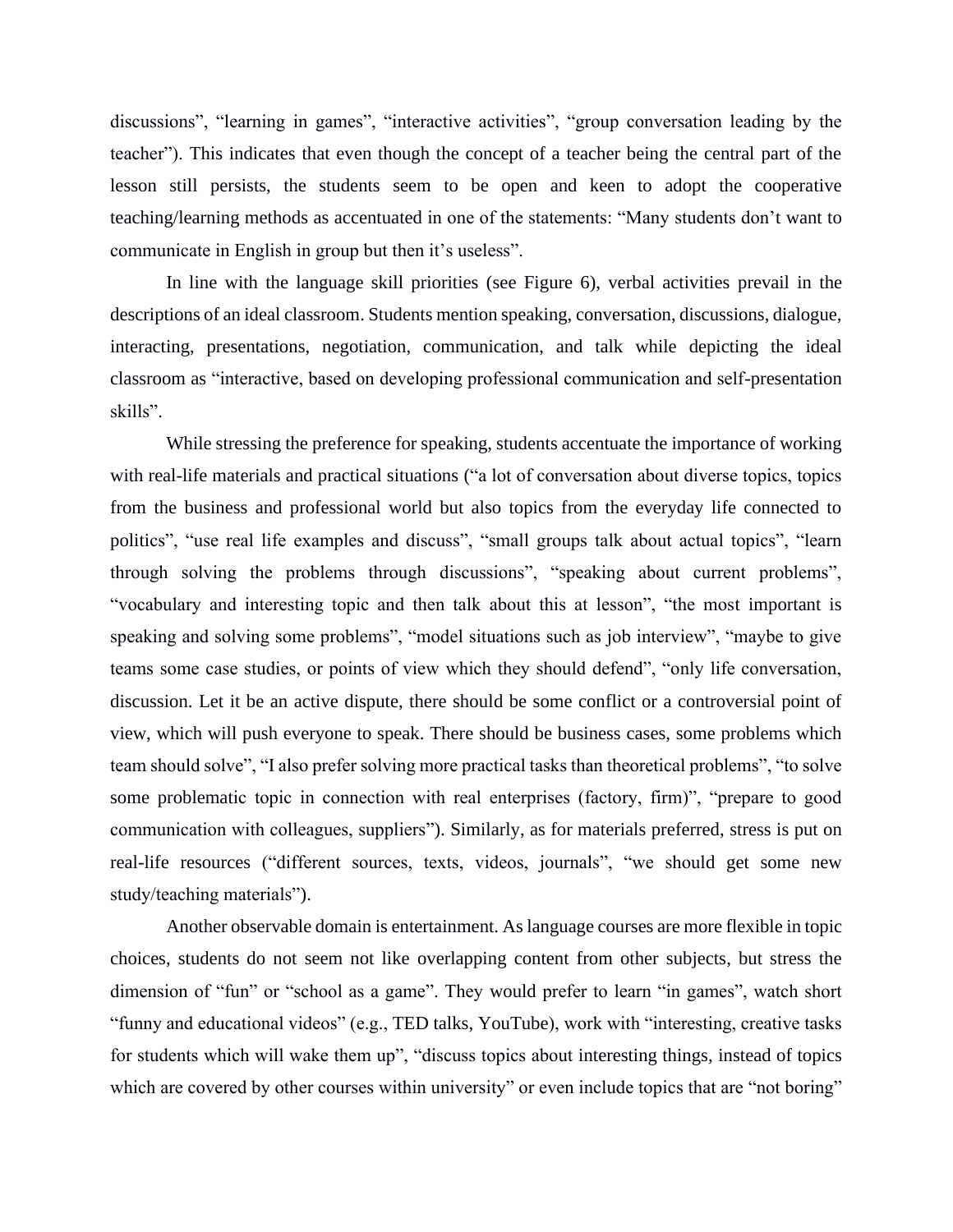but "based on student wishes" ("why not to allow each student to be the master of the topic for one day?").

Indeed, beyond academic topics, foreign language interaction involves socializing, travel, or networking, as indicated in the data. Small talk and language for socializing, key elements "in building relations and trust" in a business setting (Pullin 2010a: 455), including the attainment of idioms and colloquialism, represent 10% of the desired speaking competences. To maximize opportunities for speaking, the data also reveal a wish for English-only lessons ("I like group work during the class when the conversation happens only in the language that is taught", "integrate as many foreign students as possible to prevent people from speaking Czech", "it's necessary to speak all time in English – for me it is the best way how to get used to spoken language").

A specific area is the students' attitude toward grammar and vocabulary. Although the students feel deficiencies in these areas (as demonstrated in Figure 3), they are rarely present as activity preference in the narratives. Regarding grammar, opposing attitudes appear. Some students would welcome some or more grammar ("I prefer little bit grammar and vocabulary", "paying time to grammar cases every lesson can be a good point"), others are either against or stress the need to change the style of instruction ("teacher shouldn't teach just grammar", "during my bachelor studies, our classroom was about fill-in the workbook and I don't like this way of teaching", "it is necessary to develop their grammar skills also in more interesting way"). Vocabulary is mentioned the least frequently and, as opposed to grammar, this is in strong contrast with the priorities for skills from Figure 6. This indicates that an ideal class in the students' minds is task rather than competence oriented.

Regarding the student-teacher role, while a demand for a controlled environment in which the teacher plays the role of a front-leader still persists ("according to my opinion, class organization should be teacher to student", "role of teacher should be more active than the student's one", "I think the teacher should lead the class, not in the opposite way"), a shift to a more studentcentered classroom is indubitable ("students should actively participate", "emphasis on the role of student is very important", "student is active participant of dialogue"). Many respondents see the teacher as a moderator who "agitates" or "activates" rather than "teaches" ("teacher should be like a moderator, judge, will help to express", "teacher should create interesting, creative tasks for students, which will wake them up", "the role of the teacher would be as a moderator of the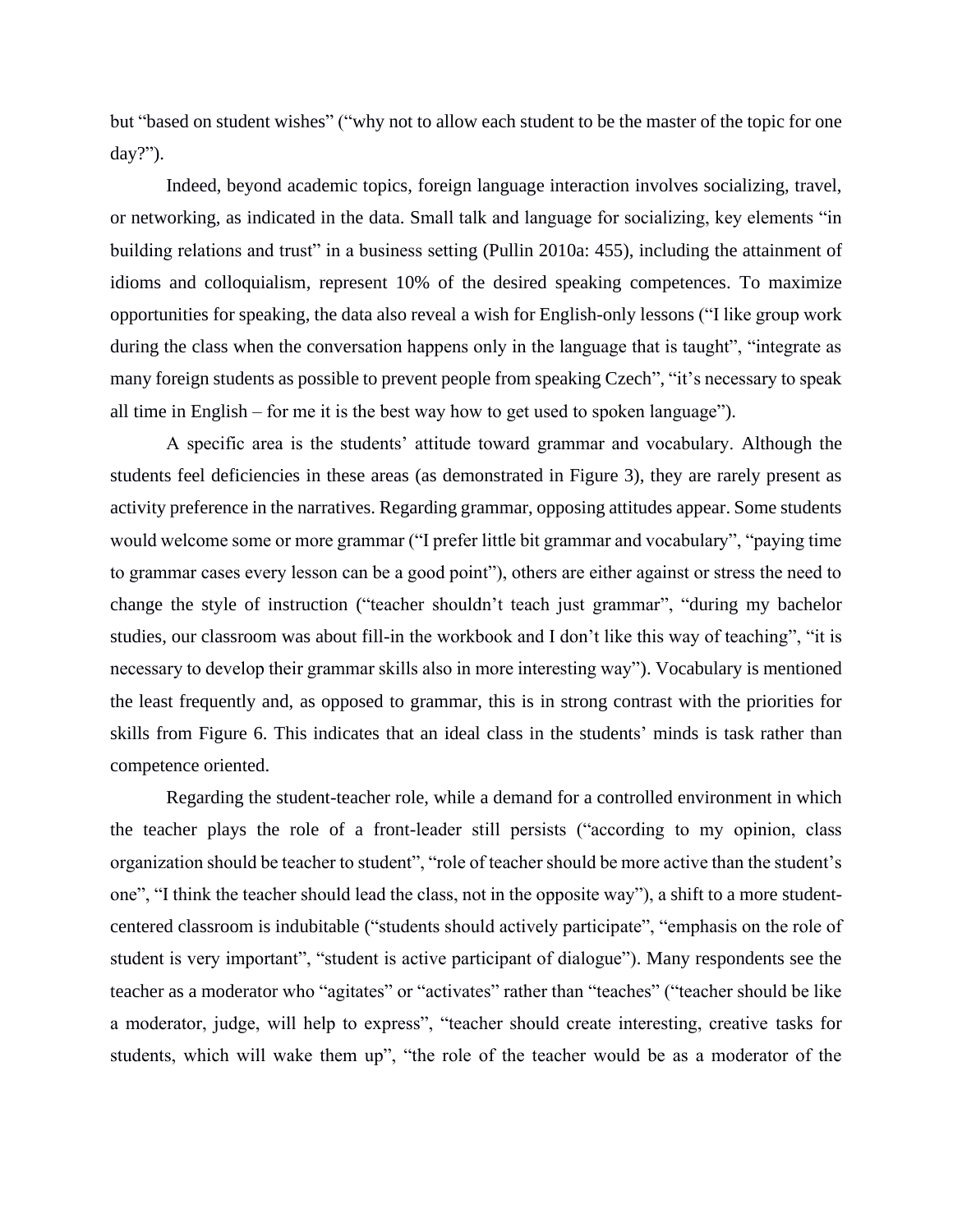discussion and feedback provider", "teacher should not have long monologues", "teacher more of a facilitator, guide").

Last but not least, a desire for a trustful, relaxed, comfortable class atmosphere stands out ("what I think, it has to be as a little family, everyone should be open to talk, not bored, feel comfortable", "students should feel comfortable, free"). This indicates that many of the passive attitudes to communication may result from discomfort or a lack of self-confidence. Students stress a wish for a "helpful", "friendly" or a "nice" teacher who gives "guidance and advice", is of a "support", "closer to the audience, the part of the class, doesn't make people shy because of their language skills, mistakes"). This resonates with the earlier claim that activity in language practice is dependent on the degree of self-confidence, while the teacher-centered approach may have a discouraging effect.

## **5 Conclusions**

This paper demonstrated how simple language management practices can help shape organized language management policies at an institutional level. The time to adopt a bottom-up approach for implementing top-down measures in the language management process has arrived with the demographic shift in global language use. Modern students have more experience with travelling or even working abroad, and they seek internships both in and outside the country. Therefore, the data received from this research provide valuable information for policy makers as they trace the current student skills needs, while adding the perspective of simple language management practices. Based on their interactional experiences, the students note and evaluate their language practices either positively or negatively, that is, as active, passive, strengths or weaknesses. Accordingly, they plan an implementation of their pre- and post-interaction strategies through their formulations of priorities for language classroom. To reach a meaningful change, the current students' needs for social and professional life, articulated throughout the research, should be taken seriously.

The results above indicate a series of teaching curricula adjustments. First, a preference for lessons that serve as language practice opportunities is evident. Students can study grammar guides independently. They can search words and expand their vocabulary with dictionaries or vocabulary applications. They can watch movies or listen to audio materials out of the classroom. They are widely exposed to texts through technology and media. The skill which is difficult to practice as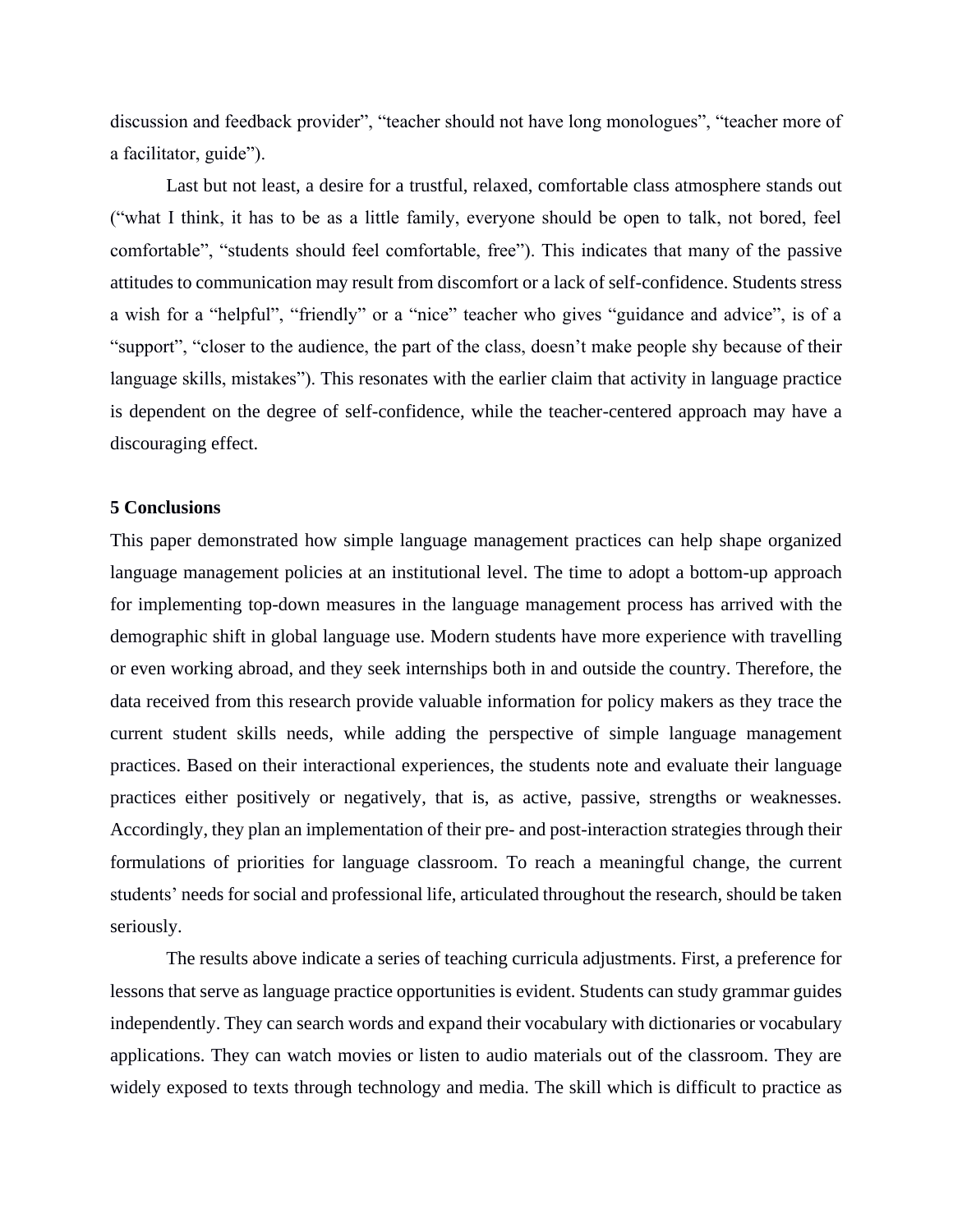self-study is speaking. The students' preference for speaking oriented activities makes perfect sense.

For an efficient change, qualitative measures in language teaching methodologies and curricula need to be taken. Firstly, language classes should adopt the functionalist approach, that is, focus on contextualized task-oriented discourse activities to develop the students' interactional, sociolinguistic and global communicative competences. Formalistic precision can be cultivated through adoption of language management techniques, such as self-adjustment routines, which emerge as interactional opportunities activities when students negotiate meaning cooperatively. Secondly, to maximize language contact, an "English medium policy" (Jernudd 2002) should be implemented. This requires an informed teacher and active preparation allocating real-life materials. Textbooks deteriorate in content as world dynamics bring emerging issues. These need to be addressed with a high level of flexibility and expertize.

This does not mean, though, that other language competences, grammar and vocabulary included, should be omitted. Although not prioritized, these are still among the needs emanating from the data. However, as grammar, vocabulary, reading, and writing needs vary greatly, teachers should focus on creating opportunities to supply the students with learning strategies and targeted feedback, rather than explicitly teaching them.

To create competence and task-oriented activities, to provide opportunities for social exchange and negotiation of meanings, as well as involving the students as active participants in their own learning, appropriate modern methodologies and class organization techniques with a balanced teacher-student role distribution need to be incorporated into teaching. Although some students still prefer a teacher-centered class interaction, which may be based on habit rather than preference, they seem to be quickly adapting to lessons organized in pairs, groups, or problem solving workshops. Described as cooperative learning in the Reading and Writing for Critical Thinking methodology, these are modern teaching techniques (more in Steel et al. 2007) that employ the teacher as a moderator who coordinates the students, who participate in a broad range of joint language management actions.

Last but not least, self-confidence seems to be the decisive factor for the students' willingness to get actively involved in interactional opportunities. As most of the respondents report that they speak the language at a minimally satisfactory level, their reluctance to participate in social interaction seems to be a result of emotional discomfort rather than language inabilities.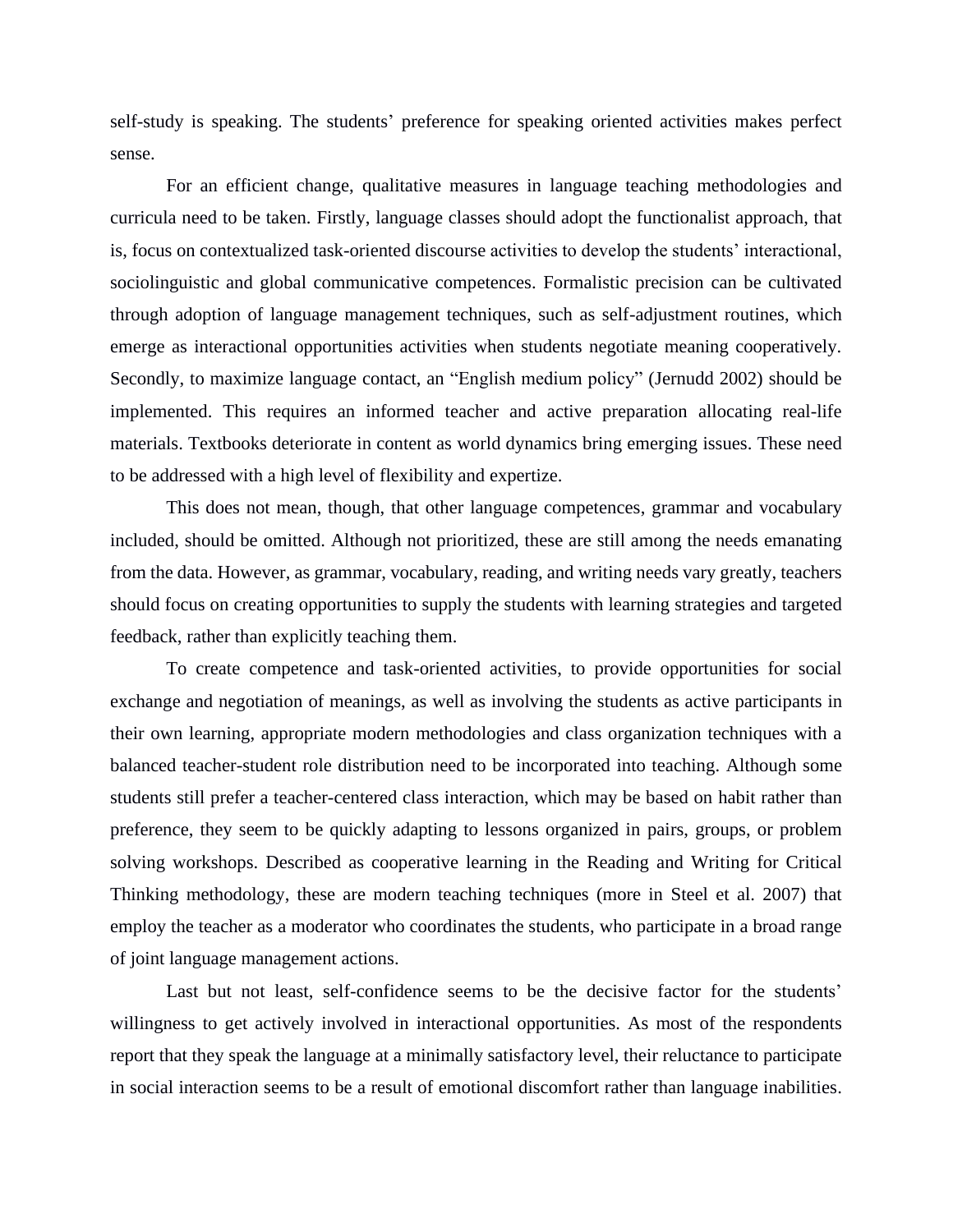To enhance self-confidence, feelings such as fear, shame, shyness, should be eliminated from the classroom. This enhances the arguments for organizing the language lesson based on a functionalist rather that formalistic approach. Focusing on form confines concentration and creates inhibitions in achieving function. In language learning, it is the other way around - achieving function enhances self-confidence which, with a growing sense of comfort, cultivates form.

## **5.1 Implications for Further Research**

To make firm conclusions, more research would be needed. Focus groups and follow-up semistructured interviews with the survey participants would further clarify some of the responses. In addition, recorded material subjected to conversation or content analysis would add to the precision of the data interpretations. Also, other types of schools would help see the modern student needs more broadly, as the participating students from this study were specific in their professional orientation and had mostly automotive internship experience. Similarly, potential employers' views may bring valuable perspective from the field. Finally, a focus on foreign languages other than English would help understand the complexity of communication needs in a modern, global world.

## **References**

Chomsky, Noam. 1957. *Syntactic structures*. The Hague: Mouton.

- Cogo, A. & M. Dewey. 2006. Efficiency in ELF communication: from pragmatic motives to lexicogrammatical innovation. *Nordic journal of English studies* 5(2). 59-94.
- Crystal, D. 2004. *English as a global language*. Cambridge: Cambridge University Press.
- Ellis, R. 2003. *Task-based language learning and teaching.* Oxford: Oxford University Press.
- Ehrenreich, S. 2010. English as a business lingua franca in a German multinational corporation. *Journal of business communication* 47(4). 408–431.
- Firth, A. 2009. Doing not being a foreign language learner: English as a lingua franca in the workplace and (some) implications for SLA. In J. Mori & N. Markee (eds.). *International review of applied linguistics, Special Issue*. 127-156.
- Firth, A. & J. Wagner. 1997. On discourse, communication, and (some) fundamental concepts in SLA research. *The modern language journal* 81(3). 285-300.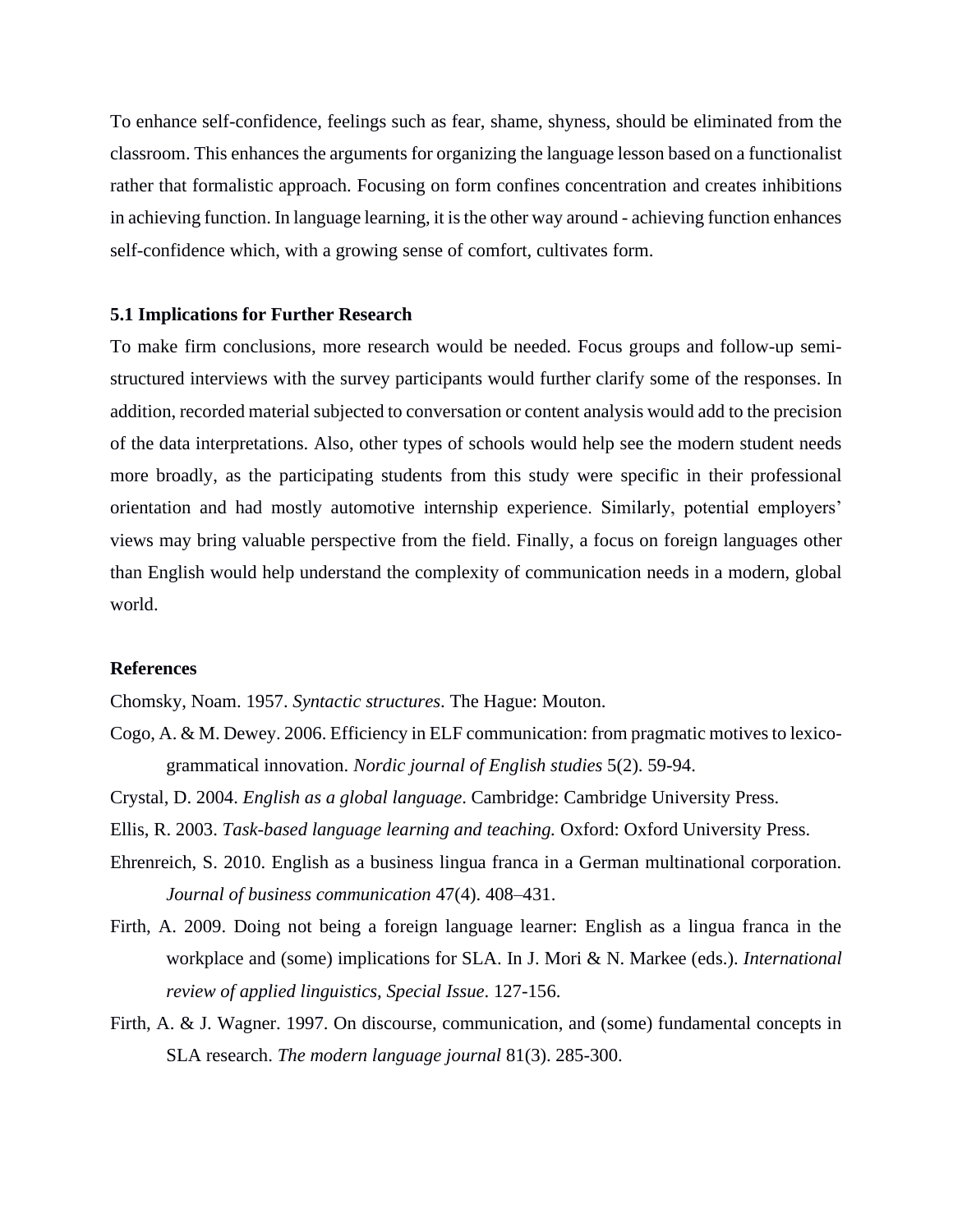- Firth, A. & J. Wagner. 1998. SLA property: No trespassing. *The modern language journal* 82(1). 91-94.
- Fishman, J. A. 1971. The sociology of language: An interdisciplinary social science approach to language in society. In Joshua A. Fishman (ed.), *Advances in the sociology of language*, 217–404. The Hague: Mouton.
- Hymes, D. 1972. On communicative competence. In John Pride & Janet Holmes (eds.), *Sociolinguistics*, 269-293. London: Penguin.
- Jenkins, J. 2000. *The phonology of English as an international* l*anguage*. Oxford: Oxford University Press.
- Jenkins, J. 2003. *World Englishes*. London: Routledge.
- Jenkins, J. 2005. Implementing an international approach to English pronunciation: the role of teacher attitudes and identity. *TESOL Quarterly* 39. 535-543.
- Jenkins, J. 2007. *English as a lingua franca: Attitude and identity*. New York: Oxford University Press.
- Jernudd, B. H. & J. V. Neustupný. 1987. Language planning: For whom? In L. Laforge (ed.), *Proceedings of the International colloquium on language planning*, 69–84. Que´bec: Les Presses de l'Universite´ Laval.
- Jernudd, B. H. 2002. Managing languages at bilingual universities: Relationships between universities and their language environment. In W. Li, J.-M. Dewaele & A. Housen (eds.), *Opportunities and challenges of bilingualism*, 297–309. Berlin & New York: Mouton de Gruyter.
- Kaplan, R. B. & R. B. Baldauf. 1997. *Language planning from practice to theory*. Clevedon: Multilingual Matters.
- Kasper, G. 1998. A bilingual perspective on interlanguage pragmatics. In J. H. O'Mealy & L. E. Lyons (eds.), *Language, linguistics, and leadership: Essays in honor of Carol M. K. Eastman*, 89-108. Honolulu: University of Hawaii.
- Kasper, G. 2006. Beyond repair: Conversation analysis as an approach to SLA. *AILA review* 19. 83-99.
- Kurhila, S. 2005. Different orientations to grammatical correctness. In K. Richards & P. Seedhouse (eds.), 143-158. *Applying conversation analysis*. New York: Palgrave Macmillan.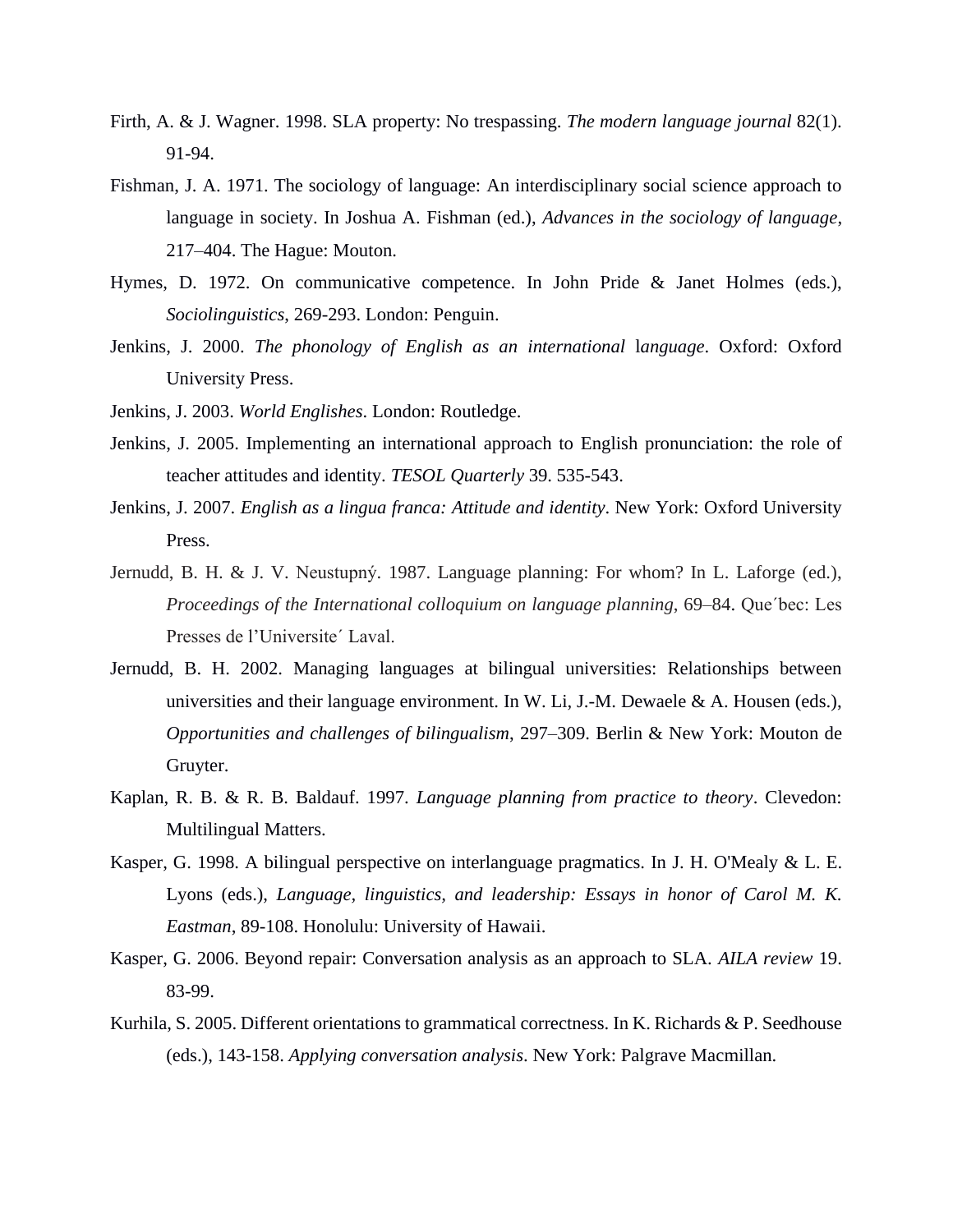- Kurhila, S. 2006. *Second Language Interaction*. Philadelphia: John Benjamins Publishing Company.
- Louhiala-Salminen, L. & A. Kankaanranta. 2011. Professional communication in a global business context: The notion of global communicative competence. *IEEE transactions on professional communication* 54(3). 244–262.
- Markee, N. 2000. *Conversation analysis.* New Jersey: Lawrence Erlbaum Associates, Publishers.
- Mauranen, A. 2006. Signaling and preventing misunderstanding in ELF communication. *International Journal of the Sociology of Language* 177. 123-150.
- Nekvapil, J. 2006. On language management in multinational companies in the Czech Republic. *Current Issues in Language Planning* 7(2&3). 307-21.
- Nekvapil, J. & M. Nekula. 2006. On language management in multinational companies in the Czech Republic. *Current issues in language planning*, 7(2,3). 307–327 [reprinted in A. J. Liddicoat & R.B. Baldauf (eds.). (2008). *Language planning in local contexts*, 268–287. Clevedon: Multilingual Matters.].
- Nekvapil, J. & T. Sherman. 2015. An introduction: Language management theory in language policy and planning. *International Journal of the Sociology of Language* 232. 1–12.
- Nekvapil, J. & T. Sherman. 2009. Pre-interaction management in multinational companies in Central Europe. *Current Issues in Language Planning* 10(1). 181-198.
- Neustupný, J. V. & J. Nekvapil. 2003. Language management in the Czech Republic. *Current Issues in Language Planning* 4. 181-366. [Reprinted in R. B. Baldauf. & R. B. Kaplan (eds.). (2005). *Language planning and policy in Europe* 2, 16-201 Clevedon: Multilingual Matters].
- Nickerson, C. 2005. English as a lingua franca in international business contexts. *English for Specific Purposes* 24. 367–380.
- Pullin, P. 2010a. Small talk, rapport, and international communicative competence. *Journal of Business Communication* 47(4). 455–476.
- Pullin, P. 2010b. Tasks and English as an international language in academic settings. *Babylonia*  3(10). 45–49.
- Pullin, P. 2013. From curriculum to classroom: Designing and delivering courses in workplace communication. *Babylonia* 2(13). 32–36.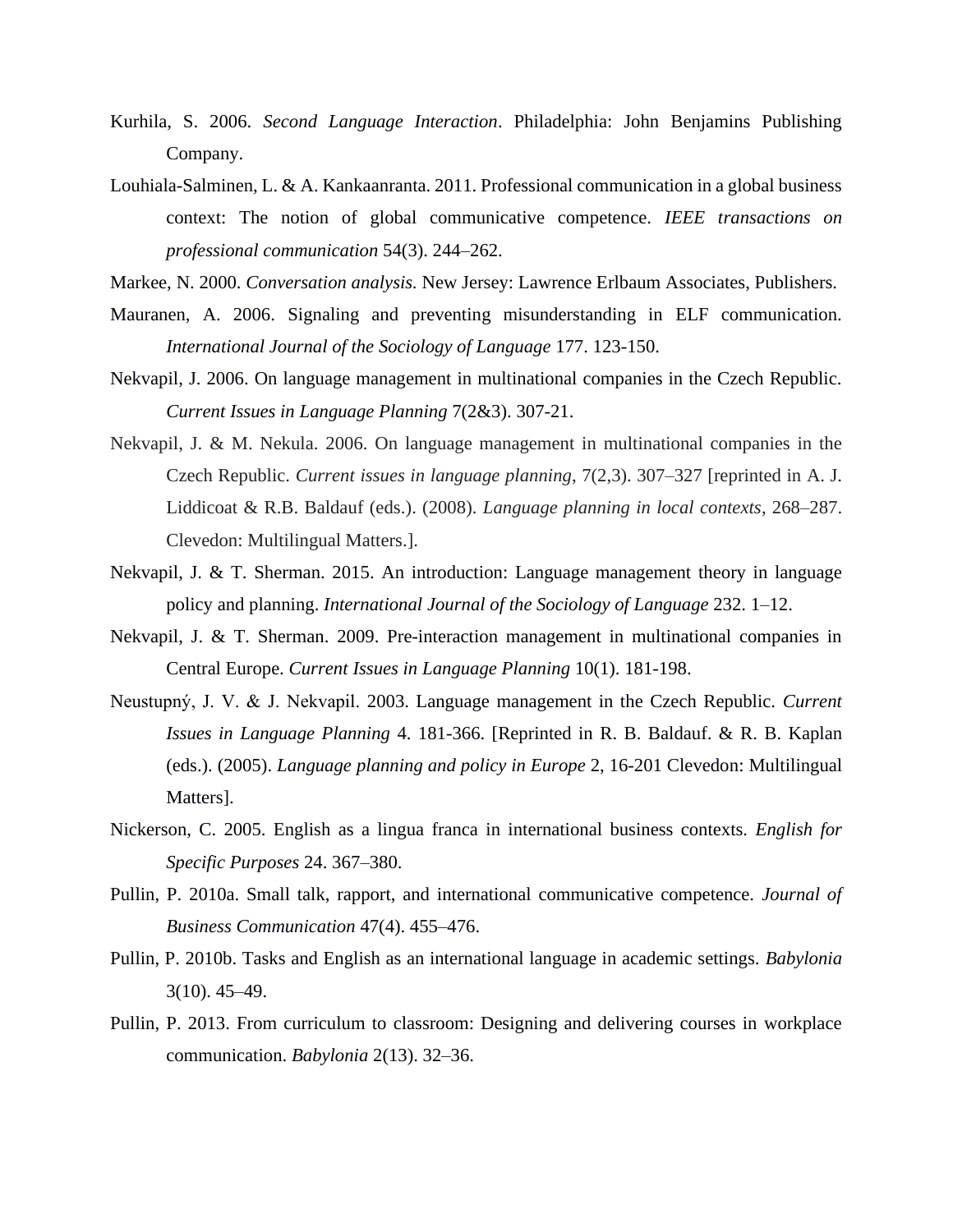- Pullin, P. 2015. Culture, curriculum design, syllabus and course development in the light of BELF. *Journal of English as a Lingua Franca* 4(1). 31–53
- Richards, J. 2001. *Curriculum development in language teaching.* Cambridge: Cambridge University Press.
- Richards, J. & T. Rogers. 2001. *Approaches and methods in language teaching.* Cambridge: Cambridge University Press.
- Seidlhofer, B. 2005. English as a lingua franca. *ELT Journal* 59(4). 339-341.
- Steel, J.L., K. S. Meredith, C. Temple & S. Walters. 2007. *Kooperativní učení. Příručka V*. Praha: Kritické myšlení, o.s.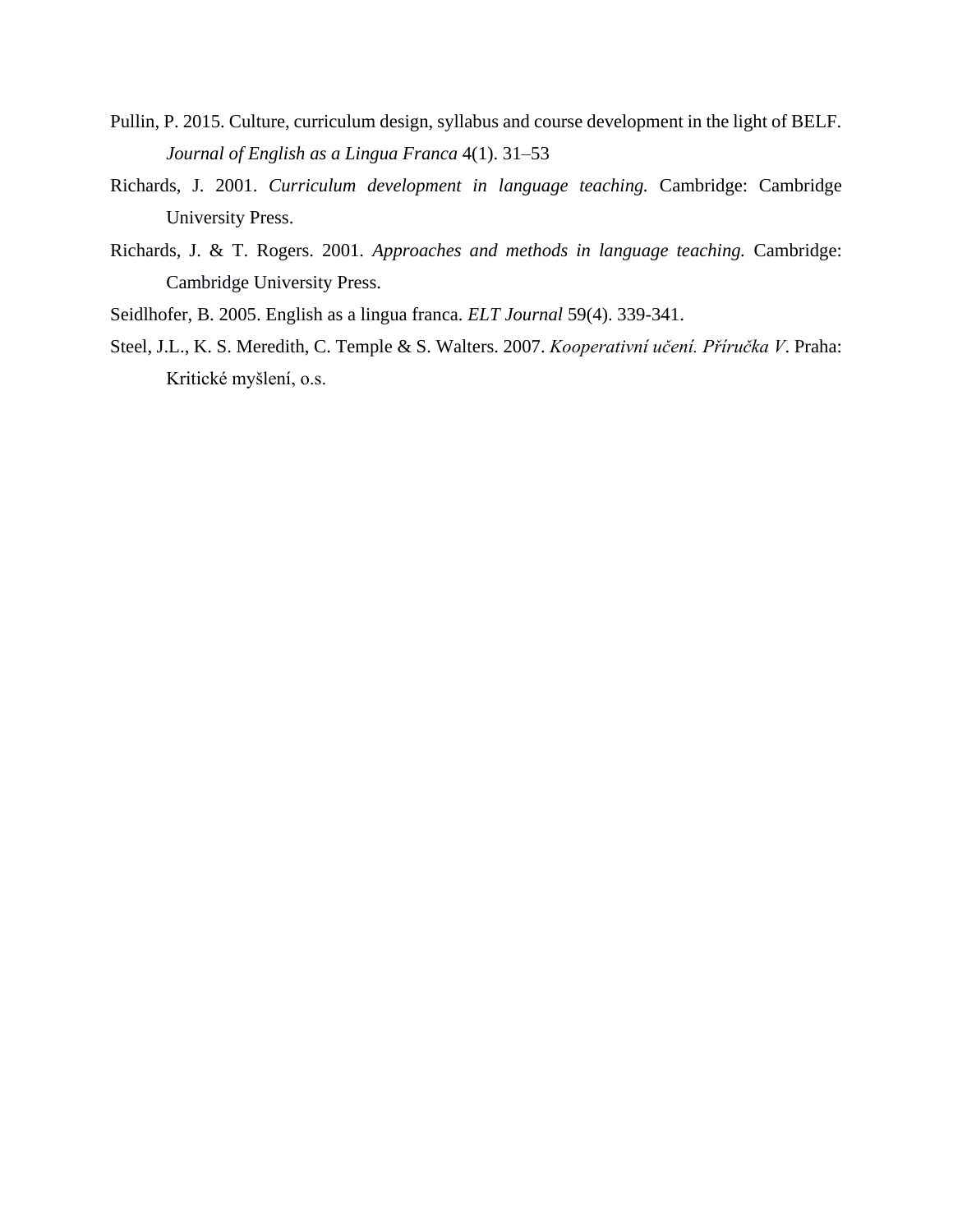

**Figure 1:** Active vs passive approach to foreign language communication



**Figure 2:** Communication performance self-assessment



**Figure 3:** Student perceived communication skill weaknesses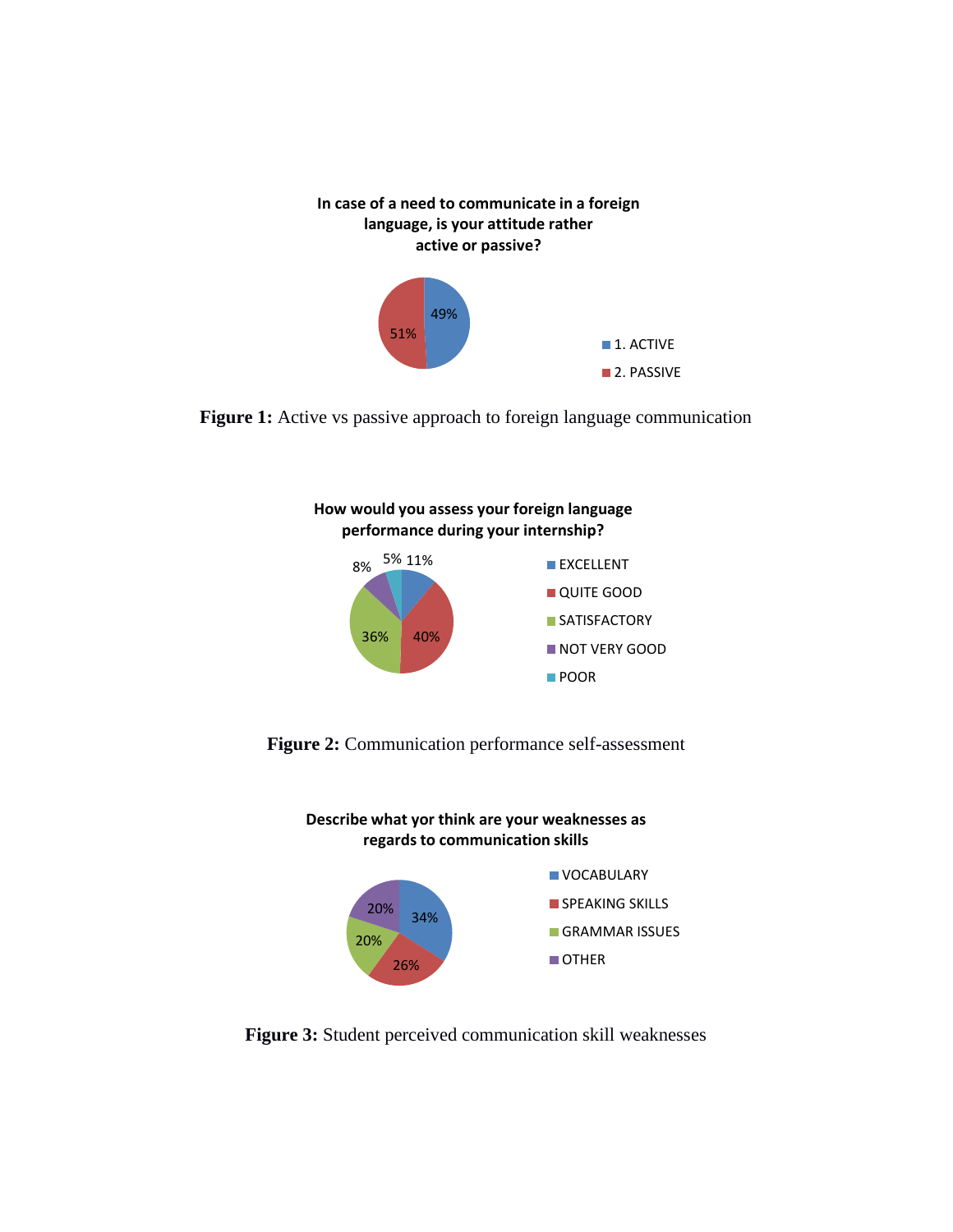

**Figure 4:** Student perceived communication skill strengths



**Figure 5:** The causes of communication misunderstandings



**Figure 6:** Class related language priorities

**Biodata**